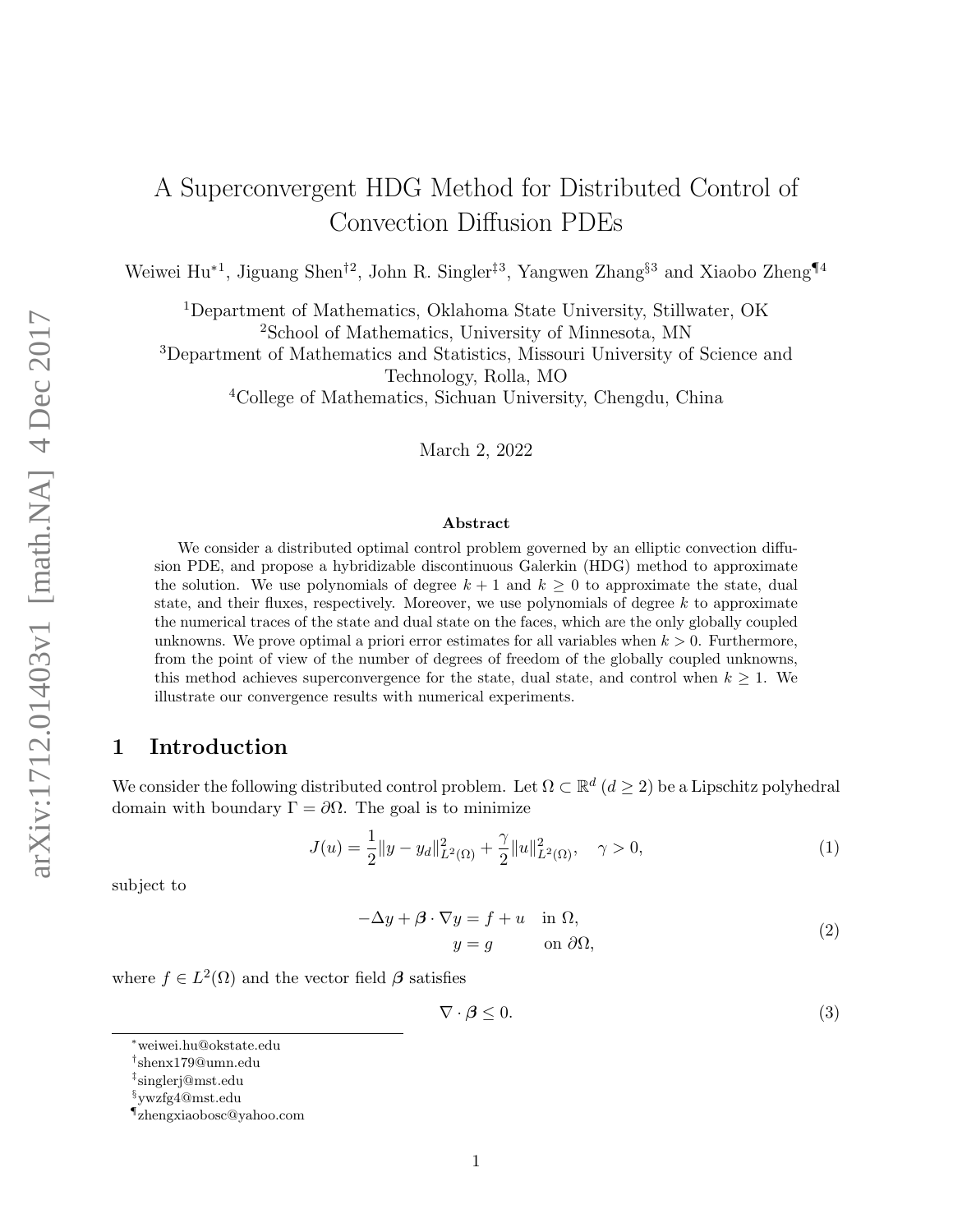It is well known that this optimal control problem is equivalent to the optimality system

$$
-\Delta y + \beta \cdot \nabla y = f + u \quad \text{in } \Omega,\tag{4a}
$$

<span id="page-1-0"></span>
$$
y = g \qquad \text{on } \partial\Omega,\tag{4b}
$$

$$
-\Delta z - \nabla \cdot (\beta z) = y_d - y \quad \text{in } \Omega,
$$
\n(4c)

<span id="page-1-3"></span><span id="page-1-2"></span>
$$
z = 0 \qquad \text{on } \partial\Omega,\tag{4d}
$$

$$
z - \gamma u = 0 \qquad \qquad \text{in } \Omega. \tag{4e}
$$

Many different numerical methods have been investigated for this type of problem including approaches based on the finite element method  $[1-3, 10-14, 17]$  $[1-3, 10-14, 17]$  $[1-3, 10-14, 17]$  $[1-3, 10-14, 17]$  $[1-3, 10-14, 17]$ , mixed finite elements  $[13, 26, 28]$  $[13, 26, 28]$  $[13, 26, 28]$ , and discontinuous Galerkin (DG) methods [\[14,](#page-20-1)[18,](#page-20-4)[24,](#page-21-2)[25,](#page-21-3)[27,](#page-21-4)[29,](#page-21-5)[30\]](#page-21-6). Also, hybridizable discontinuous Galerkin (HDG) methods have recently been explored for various optimal control problems for the Poisson equation [\[16,](#page-20-5) [31\]](#page-21-7) and the above convection diffusion equation [\[15\]](#page-20-6).

In this earlier work [\[15\]](#page-20-6), we used a hybridizable discontinuous Galerkin (HDG) method to approximate the solution of the optimality system  $(4)$ . We used polynomials of degree k to approximate all variables and obtained optimal convergence rates when  $\beta$  is divergence free.

In this work, we investigate a different HDG method for the above problem and prove that it is superconvergent. Specifically, we use polynomials of degree  $k + 1$  to approximate the state y and dual state z and polynomials of degree  $k \geq 0$  for the fluxes  $q = -\nabla y$  and  $p = -\nabla z$ . Moreover, we only use polynomials of degree  $k$  to approximate the numerical traces of the state and dual state on the faces, which are the only globally coupled unknowns. We describe the method in Section [2,](#page-1-1) and then in Section [3](#page-3-0) we obtain the a priori error bounds

$$
||y - y_h||_{0,\Omega} = O(h^{k+1+\min\{k,1\}}), \quad ||z - z_h||_{0,\Omega} = O(h^{k+1+\min\{k,1\}}),
$$
  

$$
||\boldsymbol{q} - \boldsymbol{q}_h||_{0,\Omega} = O(h^{k+1}), \quad ||\boldsymbol{p} - \boldsymbol{p}_h||_{0,\Omega} = O(h^{k+1}),
$$

and

$$
||u - u_h||_{0,\Omega} = O(h^{k+1+\min\{k,1\}}).
$$

From the point of view of the global degrees of freedom, we obtain superconvergent approximations to y, z, and u without postprocessing if  $k \geq 1$ . We demonstrate the performance of the HDG method with numerical experiments in Section [4.](#page-17-0)

# <span id="page-1-1"></span>2 HDG scheme for the optimal control problem

We begin with notation and a complete description of the HDG method.

### 2.1 Notation

Throughout this work we adopt the standard notation  $W^{m,p}(\Omega)$  for Sobolev spaces on  $\Omega$  with norm  $\|\cdot\|_{m,p,\Omega}$  and seminorm  $|\cdot|_{m,p,\Omega}$ . We denote  $W^{m,2}(\Omega)$  by  $H^m(\Omega)$  with norm  $\|\cdot\|_{m,\Omega}$  and seminorm  $|\cdot|_{m,\Omega}$ . We also set  $H_0^1(\Omega) = \{v \in H^1(\Omega) : v = 0 \text{ on } \partial\Omega\}$  and  $H(\text{div}, \Omega) = \{v \in [L^2(\Omega)]^d, \nabla \cdot v \in \Omega\}$  $L^2(\Omega)$ . We denote the  $L^2$ -inner products on  $L^2(\Omega)$  and  $L^2(\Gamma)$  by

$$
(v, w) = \int_{\Omega} vw \quad \forall v, w \in L^{2}(\Omega),
$$
  

$$
\langle v, w \rangle = \int_{\Gamma} vw \quad \forall v, w \in L^{2}(\Gamma).
$$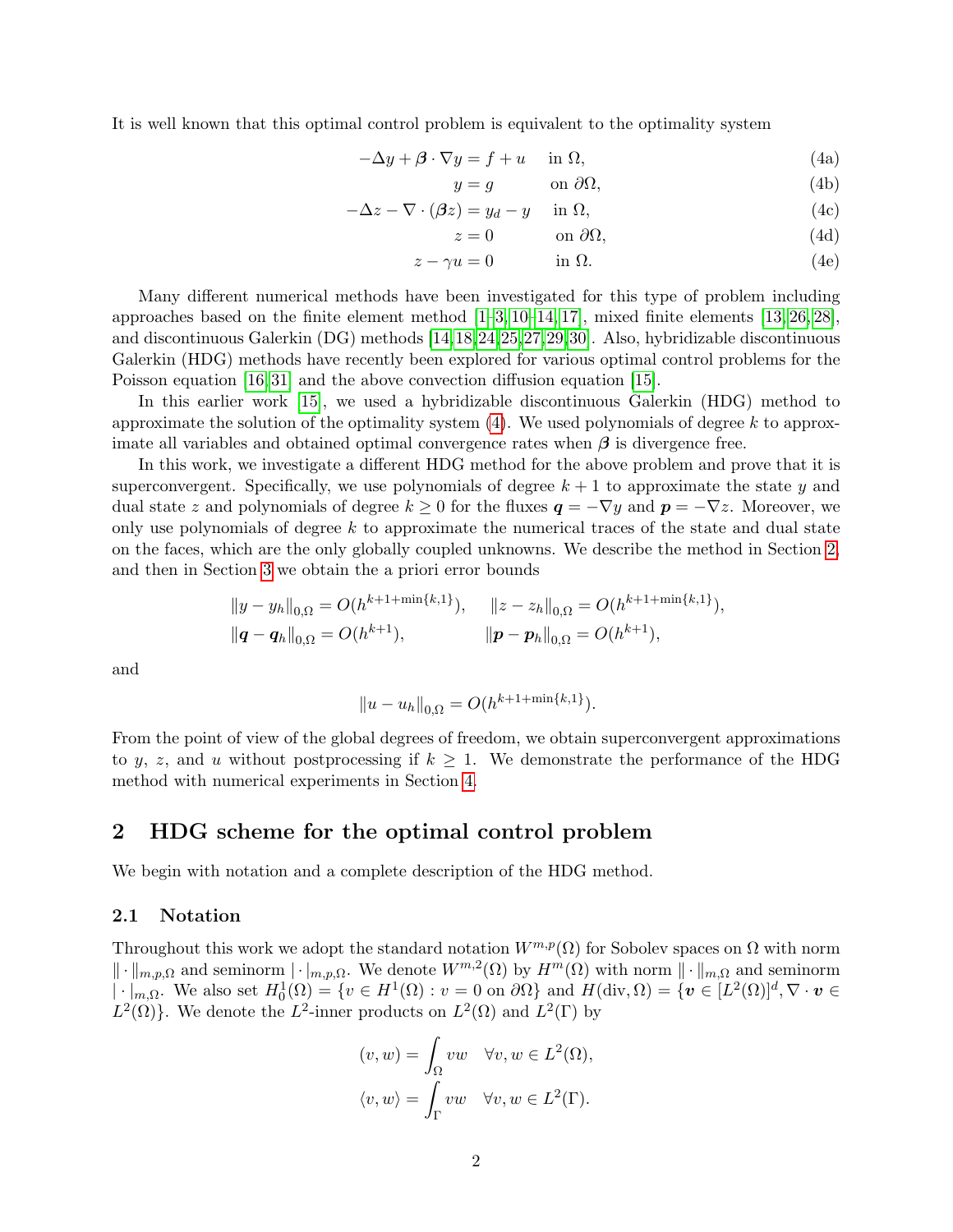Let  $\mathcal{T}_h$  be a collection of disjoint elements that partition  $\Omega$ , and let  $\partial \mathcal{T}_h$  be the set  $\{\partial K : K \in \mathcal{T}_h\}$ . For an element  $K \in \mathcal{T}_h$ , let  $e = \partial K \cap \Gamma$  denote the boundary face of K if the  $d-1$  Lebesgue measure of e is non-zero. For two elements  $K^+$  and  $K^-$  in  $\mathcal{T}_h$ , let  $e = \partial K^+ \cap \partial K^-$  denote the interior face between  $K^+$  and  $K^-$  if the  $d-1$  Lebesgue measure of e is non-zero. Let  $\varepsilon_h^o$  and  $\varepsilon_h^{\partial}$  denote the set of interior and boundary faces, respectively, and let  $\varepsilon_h$  be the union of  $\varepsilon_h^o$  and  $\varepsilon_h^{\partial}$ . Furthermore, we introduce

$$
(w,v)_{\mathcal{T}_h} = \sum_{K \in \mathcal{T}_h} (w,v)_K, \qquad \langle \zeta, \rho \rangle_{\partial \mathcal{T}_h} = \sum_{K \in \mathcal{T}_h} \langle \zeta, \rho \rangle_{\partial K}.
$$

Let  $\mathcal{P}^k(D)$  denote the set of polynomials of degree at most k on a domain D. We use the discontinuous finite element spaces

$$
\mathbf{V}_h := \{ \mathbf{v} \in [L^2(\Omega)]^d : \mathbf{v}|_K \in [\mathcal{P}^k(K)]^d, \forall K \in \mathcal{T}_h \},\tag{5}
$$

$$
W_h := \{ w \in L^2(\Omega) : w|_K \in \mathcal{P}^{k+1}(K), \forall K \in \mathcal{T}_h \},\tag{6}
$$

$$
M_h := \{ \mu \in L^2(\varepsilon_h) : \mu|_e \in \mathcal{P}^k(e), \forall e \in \varepsilon_h \}. \tag{7}
$$

Let  $M_h(o)$  and  $M_h(\partial)$  denote the spaces of discontinuous finite element functions of polynomial degree at most k defined on the set of interior faces  $\varepsilon_h^o$  and boundary faces  $\varepsilon_h^{\partial}$ , respectively. For any functions  $w \in W_h$  and  $r \in V_h$ , let  $\nabla w$  and  $\nabla \cdot r$  denote the piecewise gradient and divergence on each element  $K \in \mathcal{T}_h$ .

#### 2.2 The HDG Formulation

For the HDG method, we consider a mixed formulation of the optimality system [\(4\)](#page-1-0) and approximate the state y, the dual state z, the fluxes  $q = -\nabla y$  and  $p = -\nabla z$ , and the numerical traces of y and z on the faces. The approximate optimal distributed control is found directly using a discrete version of the optimality condition [\(4e\)](#page-1-2). One important feature of HDG methods is the local solver: The unknowns corresponding to all variables except the numerical traces can be eliminated locally on each element, which leads to a globally coupled system involving only the coefficients of the numerical traces. This leads to a reduction in the computational cost. For more information on HDG methods, see, e.g., [\[4](#page-19-2)[–9,](#page-20-7) [19–](#page-20-8)[21,](#page-20-9) [23\]](#page-21-8).

The mixed weak form of the optimality system [\(4a\)](#page-1-3)-[\(4e\)](#page-1-2) is given by

$$
(\boldsymbol{q}, \boldsymbol{r}_1) - (y, \nabla \cdot \boldsymbol{r}_1) + \langle y, \boldsymbol{r}_1 \cdot \boldsymbol{n} \rangle = 0, \tag{8a}
$$

$$
(\nabla \cdot (\boldsymbol{q} + \beta y), w_1) - (\nabla \cdot \beta y, w_1) = (f + u, w_1),
$$
\n(8b)

$$
(\boldsymbol{p}, \boldsymbol{r}_2) - (z, \nabla \cdot \boldsymbol{r}_2) + \langle z, \boldsymbol{r}_2 \cdot \boldsymbol{n} \rangle = 0, \tag{8c}
$$

$$
(\nabla \cdot (\boldsymbol{p} - \beta z), \boldsymbol{w}_2) = (y_d - y, w_2), \tag{8d}
$$

<span id="page-2-2"></span><span id="page-2-1"></span><span id="page-2-0"></span>
$$
(z - \gamma u, v) = 0,\t\t(8e)
$$

for all  $(r_1, w_1, r_2, w_2, v) \in H(\text{div}, \Omega) \times L^2(\Omega) \times H(\text{div}, \Omega) \times L^2(\Omega) \times L^2(\Omega)$ . To approximate the solution of this problem, the HDG method seeks approximate fluxes  $q_h, p_h \in V_h$ , states  $y_h, z_h \in W_h$ , interior element boundary traces  $\widehat{y}_h^o, \widehat{z}_h^o \in M_h(o)$ , and control  $u_h \in W_h$  satisfying

$$
(\boldsymbol{q}_h, \boldsymbol{r}_1)_{\mathcal{T}_h} - (y_h, \nabla \cdot \boldsymbol{r}_1)_{\mathcal{T}_h} + \langle \widehat{y}_h^o, \boldsymbol{r}_1 \cdot \boldsymbol{n} \rangle_{\partial \mathcal{T}_h \setminus \varepsilon_h^{\partial}} = -\langle g, \boldsymbol{r}_1 \cdot \boldsymbol{n} \rangle_{\varepsilon_h^{\partial}}, \tag{9a}
$$

$$
-(\mathbf{q}_h + \beta y_h, \nabla w_1)_{\mathcal{T}_h} - (\nabla \cdot \beta y_h, w_1)_{\mathcal{T}_h} - (u_h, w_1)_{\mathcal{T}_h} + \langle \widehat{\mathbf{q}}_h \cdot \mathbf{n}, w_1 \rangle_{\partial \mathcal{T}_h} + \langle \boldsymbol{\beta} \cdot \mathbf{n} \widehat{y}_h^o, w_1 \rangle_{\partial \mathcal{T}_h \setminus \varepsilon_h^{\partial}} = (f, w_1)_{\mathcal{T}_h} - \langle \boldsymbol{\beta} \cdot \mathbf{n} g, w_1 \rangle_{\varepsilon_h^{\partial}},
$$
(9b)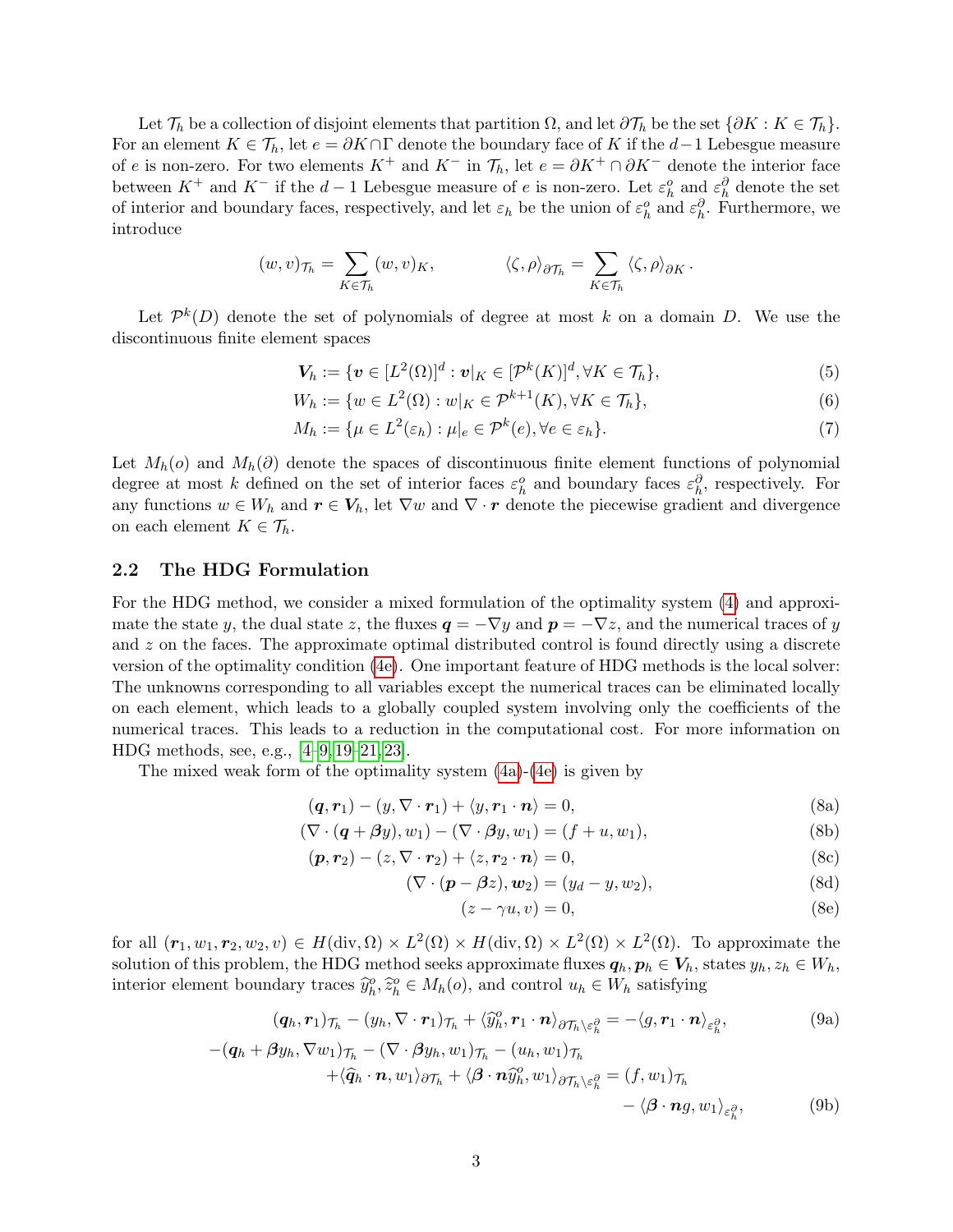for all  $(r_1, w_1) \in V_h \times W_h$ ,

$$
(\boldsymbol{p}_h, \boldsymbol{r}_2)_{\mathcal{T}_h} - (z_h, \nabla \cdot \boldsymbol{r}_2)_{\mathcal{T}_h} + \langle \widehat{z}_h, \boldsymbol{r}_2 \cdot \boldsymbol{n} \rangle_{\partial \mathcal{T}_h \setminus \varepsilon_h^{\partial}} = 0, \tag{9c}
$$

$$
-(\boldsymbol{p}_h - \boldsymbol{\beta} z_h, \nabla w_2)\tau_h + \langle \widehat{\boldsymbol{p}}_h \cdot \boldsymbol{n}, w_2 \rangle_{\partial \mathcal{T}_h} -\langle \boldsymbol{\beta} \cdot \boldsymbol{n} \widehat{z}_h^o, w_2 \rangle_{\partial \mathcal{T}_h \setminus \varepsilon_h^{\partial}} + (y_h, w_2)\tau_h = (y_d, w_2)\tau_h,
$$
(9d)

for all  $(r_2, w_2) \in V_h \times W_h$ ,

$$
\langle \widehat{\boldsymbol{q}}_h \cdot \boldsymbol{n} + \boldsymbol{\beta} \cdot \boldsymbol{n} \widehat{y}_h^o, \mu_1 \rangle_{\partial \mathcal{T}_h \setminus \varepsilon_h^{\partial}} = 0, \tag{9e}
$$

for all  $\mu_1 \in M_h(o)$ ,

$$
\langle \widehat{\boldsymbol{p}}_h \cdot \boldsymbol{n} - \boldsymbol{\beta} \cdot \boldsymbol{n} \widehat{z}_h^o, \mu_2 \rangle_{\partial \mathcal{T}_h \setminus \varepsilon_h^o} = 0, \tag{9f}
$$

for all  $\mu_2 \in M_h(o)$ , and the optimality condition

$$
(z_h - \gamma u_h, w_3)_{\mathcal{T}_h} = 0,\t\t(9g)
$$

for all  $w_3 \in W_h$ . The numerical traces on  $\partial \mathcal{T}_h$  are defined by

$$
\widehat{q}_h \cdot \boldsymbol{n} = \boldsymbol{q}_h \cdot \boldsymbol{n} + h^{-1} (P_M y_h - \widehat{y}_h^o) + \tau_1 (y_h - \widehat{y}_h^o) \qquad \text{on } \partial \mathcal{T}_h \backslash \varepsilon_h^o,
$$
\n(9h)

$$
\widehat{\boldsymbol{q}}_h \cdot \boldsymbol{n} = \boldsymbol{q}_h \cdot \boldsymbol{n} + h^{-1} (P_M y_h - P_M g) + \tau_1 (y_h - P_M g) \quad \text{on } \varepsilon_h^{\partial}, \tag{9i}
$$

$$
\widehat{\boldsymbol{p}}_h \cdot \boldsymbol{n} = \boldsymbol{p}_h \cdot \boldsymbol{n} + h^{-1} (P_M z_h - \widehat{z}_h^o) + \tau_2 (z_h - \widehat{y}_h^o) \qquad \text{on } \partial \mathcal{T}_h \backslash \varepsilon_h^{\partial}, \tag{9}
$$

$$
\widehat{\boldsymbol{p}}_h \cdot \boldsymbol{n} = \boldsymbol{p}_h \cdot \boldsymbol{n} + h^{-1} P_M z_h + \tau_2 z_h \qquad \text{on } \varepsilon_h^{\partial}, \qquad (9k)
$$

where  $\tau_1$  and  $\tau_2$  are stabilization functions defined on  $\partial \mathcal{T}_h$ . In the next section, we give conditions that the stabilization functions must satisfy in order to guarantee the convergence results.

The implementation of the above HDG method and the local solver is similar to the implementation of another HDG method described in our recent work [\[15\]](#page-20-6); therefore, we omit the details.

# <span id="page-3-0"></span>3 Error Analysis

Next, we perform an error analysis of the above HDG method. Throughout this section, we assume  $\Omega$  is a bounded convex polyhedral domain,  $\beta$  is continuous on  $\overline{\Omega}$ ,  $\beta \in [W^{1,\infty}(\Omega)]^d$ , and the solution of the optimality system [\(4\)](#page-1-0) is sufficiently smooth.

We choose the stabilization functions  $\tau_1$  and  $\tau_2$  so that the following conditions are satisfied:

$$
(\mathbf{A1}) \ \ \tau_1 = \tau_2 + \boldsymbol{\beta} \cdot \boldsymbol{n}.
$$

(A2) For any  $K \in \mathcal{T}_h$ , min  $(\tau_1 - \frac{1}{2})$  $\frac{1}{2} \boldsymbol{\beta} \cdot \boldsymbol{n} )|_{\partial K} > 0.$ 

Note that  $(A1)$  and  $(A2)$  imply

<span id="page-3-1"></span>
$$
\min(\tau_2 + \frac{1}{2}\boldsymbol{\beta} \cdot \boldsymbol{n})|_{\partial K} > 0 \quad \text{for any } K \in \mathcal{T}_h.
$$
 (10)

Below, we prove the main result:

Theorem 1. We have

$$
||\mathbf{q} - \mathbf{q}_h||_{\mathcal{T}_h} \lesssim h^{k+1}(|\mathbf{q}|_{k+1} + |y|_{k+2} + |\mathbf{p}|_{k+1} + |z|_{k+2}),
$$
  
\n
$$
||\mathbf{p} - \mathbf{p}_h||_{\mathcal{T}_h} \lesssim h^{k+1}(|\mathbf{q}|_{k+1} + |y|_{k+2} + |\mathbf{p}|_{k+1} + |z|_{k+2}),
$$
  
\n
$$
||y - y_h||_{\mathcal{T}_h} \lesssim h^{k+1+\min\{k,1\}}(|\mathbf{q}|_{k+1} + |y|_{k+2} + |\mathbf{p}|_{k+1} + |z|_{k+2}),
$$
  
\n
$$
||z - z_h||_{\mathcal{T}_h} \lesssim h^{k+1+\min\{k,1\}}(|\mathbf{q}|_{k+1} + |y|_{k+2} + |\mathbf{p}|_{k+1} + |z|_{k+2}),
$$
  
\n
$$
||u - u_h||_{\mathcal{T}_h} \lesssim h^{k+1+\min\{k,1\}}(|\mathbf{q}|_{k+1} + |y|_{k+2} + |\mathbf{p}|_{k+1} + |z|_{k+2}).
$$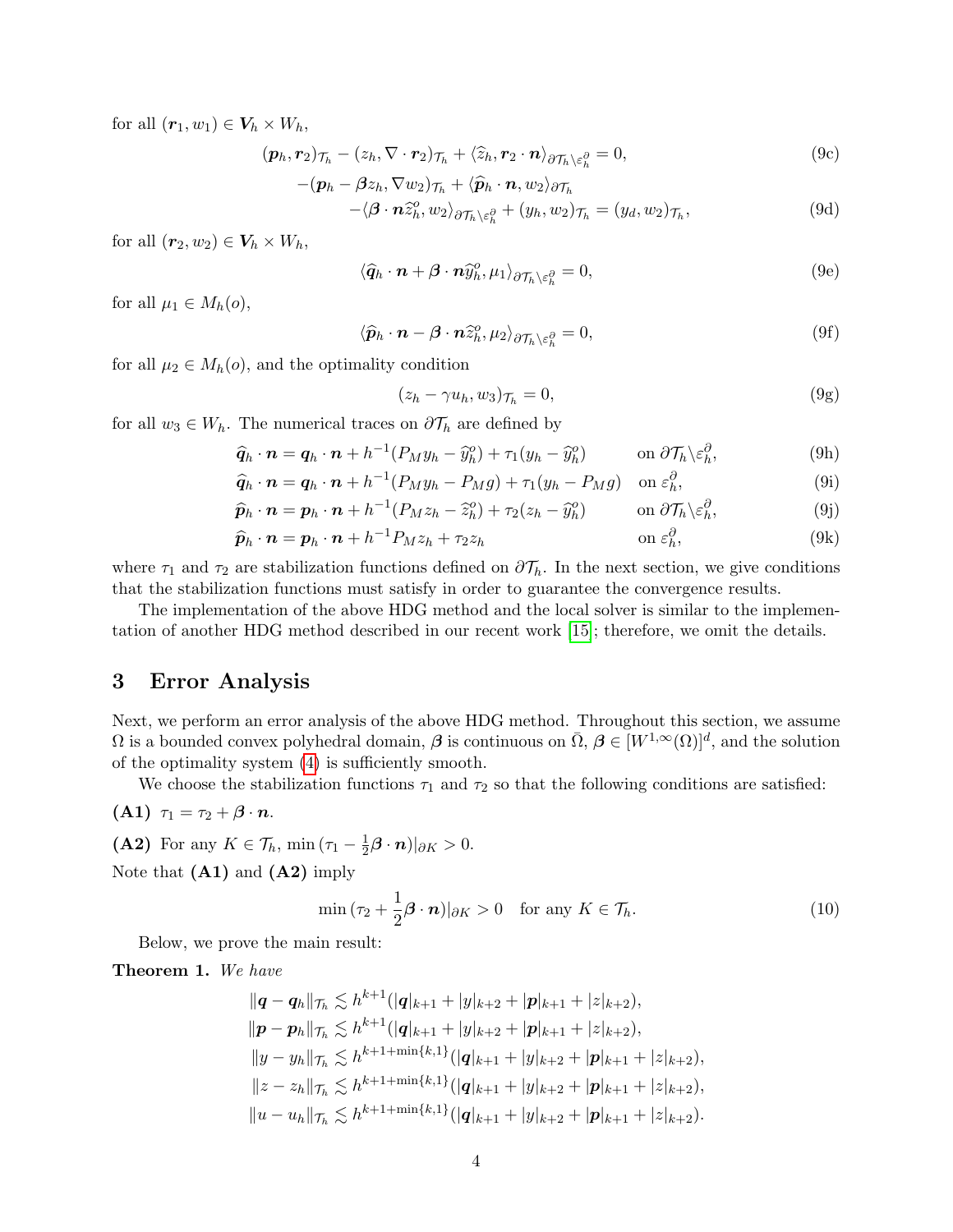#### 3.1 Preliminary material

Let  $\Pi : [L^2(\Omega)]^d \to V_h$ ,  $\Pi : L^2(\Omega) \to W_h$ , and  $P_M : L^2(\varepsilon_h) \to M_h$  denote the standard  $L^2$ projections, which satisfy

$$
(\Pi q, r)_K = (q, r)_K, \qquad \forall r \in [\mathcal{P}_k(K)]^d,
$$
  
\n
$$
(\Pi y, w)_K = (y, w)_K, \qquad \forall w \in \mathcal{P}_{k+1}(K),
$$
  
\n
$$
\langle P_M m, \mu \rangle_e = \langle m, \mu \rangle_e, \qquad \forall \mu \in \mathcal{P}_k(e).
$$
\n(11)

<span id="page-4-5"></span>We use the following well-known bounds:

$$
\|\mathbf{q} - \mathbf{\Pi}\mathbf{q}\|_{\mathcal{T}_h} \lesssim h^{k+1} \|\mathbf{q}\|_{k+1,\Omega}, \quad \|y - \Pi y\|_{\mathcal{T}_h} \lesssim h^{k+2} \|y\|_{k+2,\Omega}, \tag{12a}
$$

$$
\|y - \Pi y\|_{\partial \mathcal{T}_h} \lesssim h^{k + \frac{3}{2}} \|y\|_{k+2,\Omega}, \quad \|q \cdot \mathbf{n} - \Pi q \cdot \mathbf{n}\|_{\partial \mathcal{T}_h} \lesssim h^{k + \frac{1}{2}} \|q\|_{k+1,\Omega}, \tag{12b}
$$

$$
||w||_{\partial \mathcal{T}_h} \lesssim h^{-\frac{1}{2}} ||w||_{\mathcal{T}_h}, \qquad \forall w \in W_h.
$$
 (12c)

We have the same projection error bounds for  $p$  and  $z$ .

Next, define HDG operators  $\mathcal{B}_1$  and  $\mathcal{B}_2$  by

$$
\mathscr{B}_{1}(q_{h}, y_{h}, \widehat{y}_{h}^{o}; \mathbf{r}_{1}, w_{1}, \mu_{1})
$$
\n
$$
= (q_{h}, \mathbf{r}_{1})_{\mathcal{T}_{h}} - (y_{h}, \nabla \cdot \mathbf{r}_{1})_{\mathcal{T}_{h}} + \langle \widehat{y}_{h}^{o}, \mathbf{r}_{1} \cdot \mathbf{n} \rangle_{\partial \mathcal{T}_{h} \setminus \varepsilon_{h}^{\partial}} - (q_{h} + \beta y_{h}, \nabla w_{1})_{\mathcal{T}_{h}}
$$
\n
$$
- (\nabla \cdot \beta y_{h}, w_{1})_{\mathcal{T}_{h}} + \langle q_{h} \cdot \mathbf{n} + h^{-1} P_{M} y_{h} + \tau_{1} y_{h}, w_{1} \rangle_{\partial \mathcal{T}_{h}}
$$
\n
$$
+ \langle (\beta \cdot \mathbf{n} - h^{-1} - \tau_{1}) \widehat{y}_{h}^{o}, w_{1} \rangle_{\partial \mathcal{T}_{h} \setminus \varepsilon_{h}^{\partial}}
$$
\n
$$
- \langle q_{h} \cdot \mathbf{n} + \beta \cdot \mathbf{n} \widehat{y}_{h}^{o} + h^{-1} (P_{M} y_{h} - \widehat{y}_{h}^{o}) + \tau_{1} (y_{h} - \widehat{y}_{h}^{o}), \mu_{1} \rangle_{\partial \mathcal{T}_{h} \setminus \varepsilon_{h}^{\partial}},
$$
\n
$$
\mathscr{B}_{2}(\mathbf{p}_{h}, z_{h}, \widehat{z}_{h}^{o}; \mathbf{r}_{2}, w_{2}, \mu_{2})
$$
\n
$$
= (\mathbf{p}_{h}, \mathbf{r}_{2})_{\mathcal{T}_{h}} - (z_{h}, \nabla \cdot \mathbf{r}_{2})_{\mathcal{T}_{h}} + \langle \widehat{z}_{h}^{o}, \mathbf{r}_{2} \cdot \mathbf{n} \rangle_{\partial \mathcal{T}_{h} \setminus \varepsilon_{h}^{\partial}} - (\mathbf{p}_{h} - \beta z_{h}, \nabla w_{2})_{\mathcal{T}_{h}}
$$
\n
$$
+ \langle \mathbf{p}_{h} \cdot \mathbf{n} + h^{-1} P_{M} z_{h} + \tau_{2} z_{h}, w_{2} \rangle_{\partial \mathcal{T}_{h}} - \langle (\beta \cdot \mathbf{n} + h^{-
$$

$$
-\langle \boldsymbol{p}_h \cdot \boldsymbol{n} - \boldsymbol{\beta} \cdot \boldsymbol{n} \hat{z}_h^o + h^{-1} (P_M z_h - \hat{z}_h^o) + \tau_2 (z_h - \hat{z}_h^o), \mu_2 \rangle_{\partial \mathcal{T}_h \setminus \varepsilon_h^o}.
$$
\n(14)

We use  $\mathscr{B}_1$  and  $\mathscr{B}_2$  to rewrite the HDG discretization of the optimality system [\(9\)](#page-2-0): find

<span id="page-4-0"></span>
$$
(\boldsymbol{q}_h, \boldsymbol{p}_h, y_h, z_h, u_h, \widehat{y}_h^o, \widehat{z}_h^o) \in \boldsymbol{V}_h \times \boldsymbol{V}_h \times W_h \times W_h \times W_h \times M_h(o) \times M_h(o)
$$

satisfying

$$
\mathscr{B}_1(\boldsymbol{q}_h, y_h, \widehat{y}_h^o; \boldsymbol{r}_1, w_1, \mu_1) = (f + u_h, w_1) \tau_h - \langle P_M g, \boldsymbol{r}_1 \cdot \boldsymbol{n} \rangle - \langle (\boldsymbol{\beta} \cdot \boldsymbol{n} - h^{-1} - \tau_1) P_M g, w_1 \rangle_{\varepsilon_h^{\partial}},
$$
(15a)

$$
\mathscr{B}_2(\mathbf{p}_h, z_h, \widehat{z}_h^o; \mathbf{r}_2, w_2, \mu_2) = (y_d - y_h, w_2) \mathcal{T}_h,
$$
\n(15b)

<span id="page-4-3"></span><span id="page-4-2"></span><span id="page-4-1"></span>
$$
(z_h - \gamma u_h, w_3)_{\mathcal{T}_h} = 0,\tag{15c}
$$

for all  $(\mathbf{r}_1, \mathbf{r}_2, w_1, w_2, w_3, \mu_1, \mu_2) \in \mathbf{V}_h \times \mathbf{V}_h \times W_h \times W_h \times W_h \times M_h(o) \times M_h(o)$ .

<span id="page-4-4"></span>Next, we prove an energy identity for the HDG operators and prove the discrete optimality system [\(15\)](#page-4-0) is well-posed. The proofs of the next three results are similar to the proofs of the corresponding results in our earlier work [\[15\]](#page-20-6); we include them for completeness.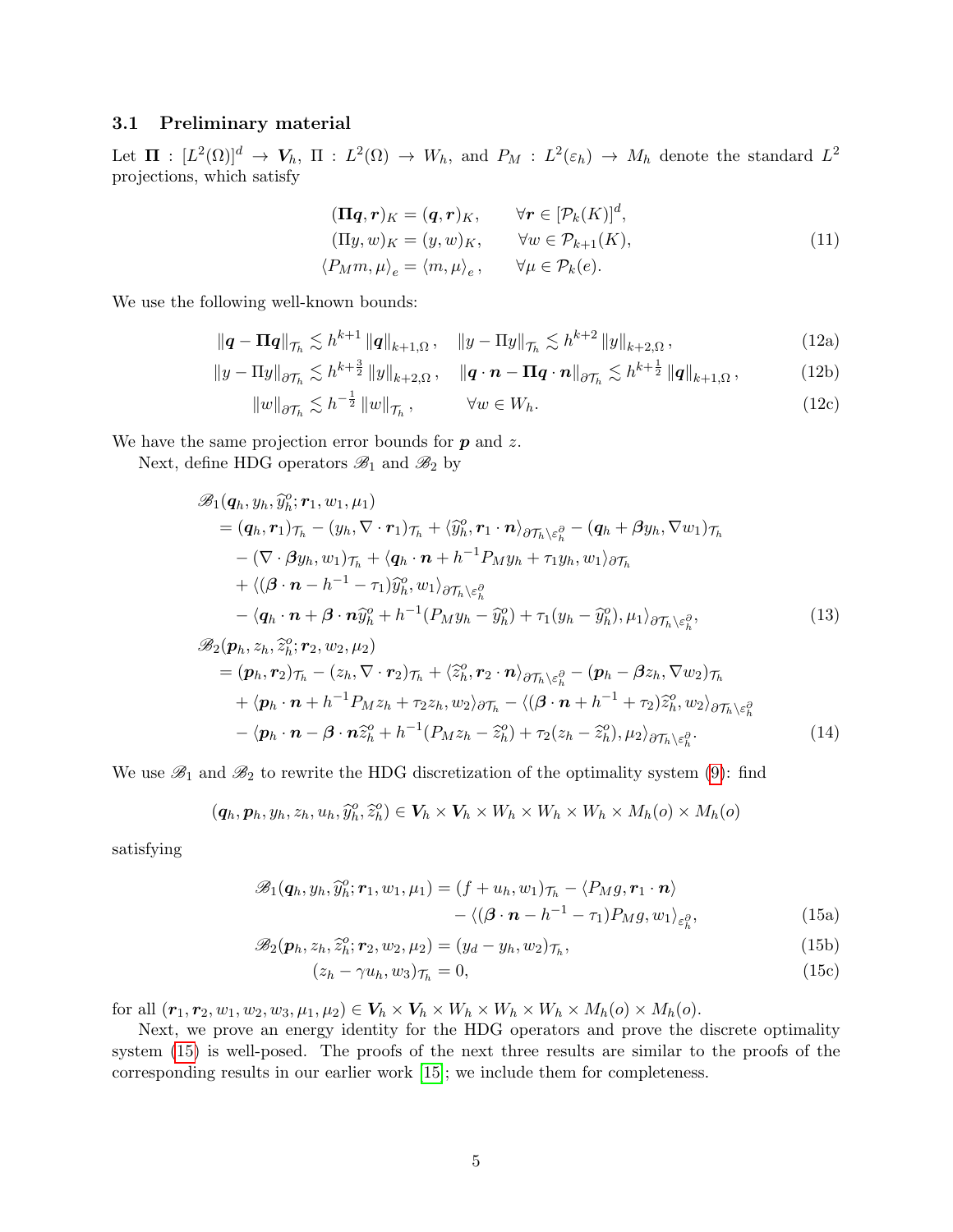**Lemma 1.** For any  $(\mathbf{v}_h, w_h, \mu_h) \in \mathbf{V}_h \times W_h \times M_h(o)$ , we have

$$
\mathscr{B}_{1}(\boldsymbol{v}_{h},w_{h},\mu_{h};\boldsymbol{v}_{h},w_{h},\mu_{h})
$$
\n
$$
= (\boldsymbol{v}_{h},\boldsymbol{v}_{h})_{\mathcal{T}_{h}} + \langle (\tau_{1} - \frac{1}{2}\boldsymbol{\beta} \cdot \boldsymbol{n})(w_{h} - \mu_{h}), w_{h} - \mu_{h} \rangle_{\partial \mathcal{T}_{h} \setminus \varepsilon_{h}^{\partial}} - \frac{1}{2}(\nabla \cdot \boldsymbol{\beta} w_{h},w_{h})_{\mathcal{T}_{h}}
$$
\n
$$
+ \langle h^{-1}(P_{M}w_{h} - \mu_{h}), P_{M}w_{h} - \mu_{h} \rangle_{\partial \mathcal{T}_{h} \setminus \varepsilon_{h}^{\partial}} + \langle (\tau_{1} - \frac{1}{2}\boldsymbol{\beta} \cdot \boldsymbol{n})w_{h}, w_{h} \rangle_{\varepsilon_{h}^{\partial}}
$$
\n
$$
+ \langle h^{-1}P_{M}w_{h}, P_{M}w_{h} \rangle_{\varepsilon_{h}^{\partial}},
$$

 $\mathscr{B}_2(\boldsymbol{v}_h, w_h, \mu_h; \boldsymbol{v}_h, w_h, \mu_h)$  $=(\boldsymbol{v}_h, \boldsymbol{v}_h)_{\mathcal{T}_h} + \langle(\tau_2 + \frac{1}{2})$  $\frac{1}{2}\boldsymbol{\beta}\cdot\boldsymbol{n})(w_h-\mu_h), w_h-\mu_h\rangle_{\partial\mathcal{T}_h\setminus\varepsilon_h^{\partial}}-\frac{1}{2}$  $\frac{1}{2}(\nabla \cdot \boldsymbol{\beta} w_h, w_h)_{\mathcal{T}_h}$  $+ \langle h^{-1}(P_M w_h - \mu_h), P_M w_h - \mu_h \rangle_{\partial \mathcal T_h \setminus \varepsilon_h^\partial} + \langle (\tau_2 + \frac{1}{2}$  $\frac{\textbf{1}}{2} \boldsymbol{\beta} \cdot \boldsymbol{n}) w_h, w_h \rangle_{\varepsilon_h^{\partial}}$  $+ \langle h^{-1} P_M w_h, P_M w_h \rangle_{\varepsilon_h^{\partial}}.$ 

Proof. We prove the first identity; the proof of the second identity is similar.

$$
\mathscr{B}_{1}(\boldsymbol{v}_{h},w_{h},\mu_{h};\boldsymbol{v}_{h},w_{h},\mu_{h})
$$
\n
$$
= (\boldsymbol{v}_{h},\boldsymbol{v}_{h})_{\mathcal{T}_{h}} - (\boldsymbol{w}_{h},\nabla\cdot\boldsymbol{v}_{h})_{\mathcal{T}_{h}} + \langle\mu_{h},\boldsymbol{v}_{h}\cdot\boldsymbol{n}\rangle_{\partial\mathcal{T}_{h}\setminus\varepsilon_{h}^{\partial}} - (\boldsymbol{v}_{h} + \boldsymbol{\beta}w_{h},\nabla w_{h})_{\mathcal{T}_{h}}
$$
\n
$$
- (\nabla\cdot\boldsymbol{\beta}w_{h},w_{h})_{\mathcal{T}_{h}} + \langle\boldsymbol{v}_{h}\cdot\boldsymbol{n} + h^{-1}P_{M}w_{h} + \tau_{1}w_{h},w_{h}\rangle_{\partial\mathcal{T}_{h}}
$$
\n
$$
+ \langle(\boldsymbol{\beta}\cdot\boldsymbol{n} - h^{-1} - \tau_{1})\mu_{h},w_{h}\rangle_{\partial\mathcal{T}_{h}\setminus\varepsilon_{h}^{\partial}}
$$
\n
$$
- \langle\boldsymbol{v}_{h}\cdot\boldsymbol{n} + \boldsymbol{\beta}\cdot\boldsymbol{n}\mu_{h} + h^{-1}(P_{M}w_{h} - \mu_{h}) + \tau_{1}(w_{h} - \mu_{h}),\mu_{h}\rangle_{\partial\mathcal{T}_{h}\setminus\varepsilon_{h}^{\partial}},
$$
\n
$$
= (\boldsymbol{v}_{h},\boldsymbol{v}_{h})_{\mathcal{T}_{h}} - (\boldsymbol{\beta}w_{h},\nabla w_{h})_{\mathcal{T}_{h}} - (\nabla\cdot\boldsymbol{\beta}w_{h},w_{h})_{\mathcal{T}_{h}}
$$
\n
$$
+ \langle h^{-1}P_{M}w_{h} + \tau_{1}w_{h},w_{h}\rangle_{\partial\mathcal{T}_{h}} + \langle(\boldsymbol{\beta}\cdot\boldsymbol{n} - h^{-1} - \tau_{1})\mu_{h},w_{h}\rangle_{\partial\mathcal{T}_{h}\setminus\varepsilon_{h}^{\partial}}
$$
\n
$$
- \langle\boldsymbol{\beta}\cdot\boldsymbol{n}\mu_{h} + h^{-1}(P_{M}w_{h} - \mu_{h}) + \tau_{1}(w_{h} - \mu_{h}),\mu_{h}\rangle_{\partial\mathcal{T}_{h}\setminus\varepsilon_{h}^{\partial}}.
$$

For the second term, we have

$$
(\beta w_h, \nabla w_h)_{\mathcal{T}_h} = (\beta \cdot \nabla w_h, w_h)_{\mathcal{T}_h} = (\nabla \cdot (\beta w_h), w_h)_{\mathcal{T}_h} - (\nabla \cdot \beta w_h, w_h)_{\mathcal{T}_h}
$$
  
=  $\langle \beta \cdot \mathbf{n} w_h, w_h \rangle_{\partial \mathcal{T}_h} - (\beta w_h, \nabla w_h)_{\mathcal{T}_h} - (\nabla \cdot \beta w_h, w_h)_{\mathcal{T}_h},$ 

which implies

$$
(\beta w_h, \nabla w_h)_{\mathcal{T}_h} = \frac{1}{2} \langle \boldsymbol{\beta} \cdot \boldsymbol{n} w_h, w_h \rangle_{\partial \mathcal{T}_h} - \frac{1}{2} (\nabla \cdot \boldsymbol{\beta} w_h, w_h)_{\mathcal{T}_h}.
$$
 (16)

This gives

$$
\mathscr{B}_{1}(\boldsymbol{v}_{h}, w_{h}, \mu_{h}; \boldsymbol{v}_{h}, w_{h}, \mu_{h})
$$
\n
$$
= (\boldsymbol{v}_{h}, \boldsymbol{v}_{h})\tau_{h} + \langle (\tau_{1} - \frac{1}{2}\boldsymbol{\beta} \cdot \boldsymbol{n})(w_{h} - \mu_{h}), w_{h} - \mu_{h} \rangle_{\partial \mathcal{T}_{h} \setminus \varepsilon_{h}^{\partial}} - \frac{1}{2}(\nabla \cdot \boldsymbol{\beta} w_{h}, w_{h})\tau_{h}
$$
\n
$$
+ \langle h^{-1}(P_{M}w_{h} - \mu_{h}), P_{M}w_{h} - \mu_{h} \rangle_{\partial \mathcal{T}_{h} \setminus \varepsilon_{h}^{\partial}} + \langle (\tau_{1} - \frac{1}{2}\boldsymbol{\beta} \cdot \boldsymbol{n})w_{h}, w_{h} \rangle_{\varepsilon_{h}^{\partial}}
$$
\n
$$
+ \langle h^{-1}P_{M}w_{h}, P_{M}w_{h} \rangle_{\varepsilon_{h}^{\partial}} - \frac{1}{2}\langle \boldsymbol{\beta} \cdot \boldsymbol{n}\mu_{h}, \mu_{h} \rangle_{\partial \mathcal{T}_{h} \setminus \varepsilon_{h}^{\partial}}.
$$

Since  $\mu_h$  is single-valued across the interfaces, we have

$$
-\frac{1}{2}\langle \boldsymbol{\beta}\cdot\boldsymbol{n}\mu_{h},\mu_{h}\rangle_{\partial\mathcal{T}_{h}\setminus\varepsilon_{h}^{\partial}}=0.
$$

This completes the proof.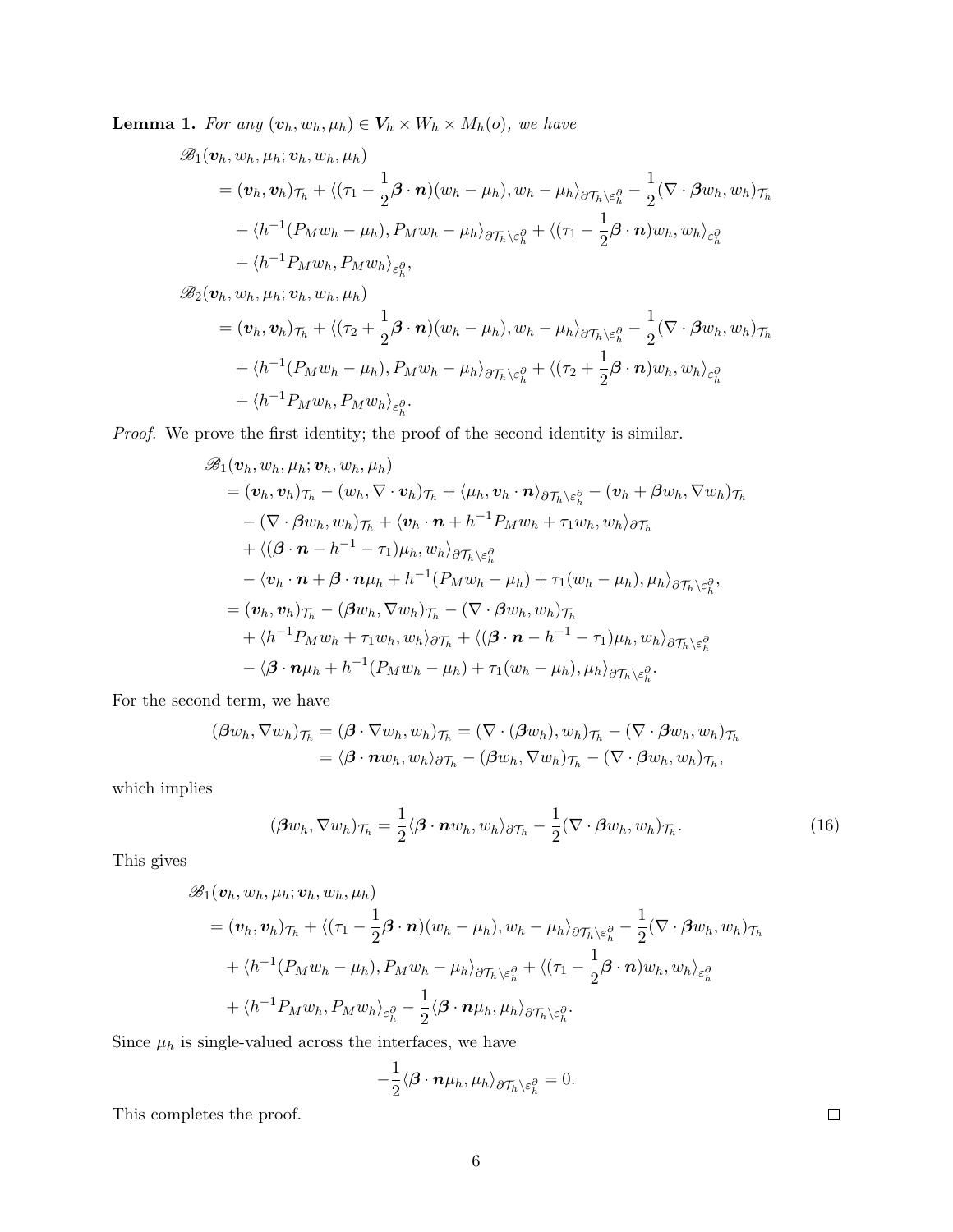The following property of the HDG operators is crucial to our analysis.

<span id="page-6-0"></span>**Lemma 2.** We have  $\mathscr{B}_1(\boldsymbol{q}_h, y_h, \widehat{y}_h^o; \boldsymbol{p}_h, -z_h, -\widehat{z}_h^o) + \mathscr{B}_2(\boldsymbol{p}_h, z_h, \widehat{z}_h^o; -\boldsymbol{q}_h, y_h, \widehat{y}_h^o) = 0.$ Proof. By definition:

$$
\mathscr{B}_{1}(q_{h},y_{h},\widehat{y}_{h}^{o};p_{h},-z_{h},-\widehat{z}_{h}^{o})+\mathscr{B}_{2}(p_{h},z_{h},\widehat{z}_{h}^{o};-q_{h},y_{h},\widehat{y}_{h}^{o})
$$
\n
$$
=(q_{h},p_{h})\mathcal{T}_{h}-(y_{h},\nabla\cdot p_{h})\mathcal{T}_{h}+\langle\widehat{y}_{h}^{o},p_{h}\cdot n\rangle_{\partial\mathcal{T}_{h}\setminus\varepsilon_{h}^{0}}+(q_{h}+\beta y_{h},\nabla z_{h})\mathcal{T}_{h}
$$
\n
$$
+(\nabla\cdot\beta y_{h},z_{h})\mathcal{T}_{h}-\langle q_{h}\cdot n+h^{-1}P_{M}y_{h}+\tau_{1}y_{h},z_{h}\rangle_{\partial\mathcal{T}_{h}}
$$
\n
$$
-\langle(\beta\cdot n-\tau_{1}-h^{-1})\widehat{y}_{h}^{o},z_{h}\rangle_{\partial\mathcal{T}_{h}\setminus\varepsilon_{h}^{0}}
$$
\n
$$
+\langle q_{h}\cdot n+\beta\cdot n\widehat{y}_{h}^{o}+h^{-1}(P_{M}y_{h}-\widehat{y}_{h}^{o})+\tau_{1}(y_{h}-\widehat{y}_{h}^{o}),\widehat{z}_{h}^{o}\rangle_{\partial\mathcal{T}_{h}\setminus\varepsilon_{h}^{0}}
$$
\n
$$
-(p_{h},q_{h})\mathcal{T}_{h}+(z_{h},\nabla\cdot q_{h})\mathcal{T}_{h}-\langle\widehat{z}_{h}^{o},q_{h}\cdot n\rangle_{\partial\mathcal{T}_{h}\setminus\varepsilon_{h}^{0}}-(p_{h}-\beta z_{h},\nabla y_{h})\mathcal{T}_{h}
$$
\n
$$
+\langle p_{h}\cdot n+h^{-1}P_{M}z_{h}+\tau_{2}z_{h},y_{h}\rangle_{\partial\mathcal{T}_{h}}-\langle(\beta\cdot n+\tau_{2}+h^{-1})\widehat{z}_{h}^{o},y_{h}\rangle_{\partial\mathcal{T}_{h}\setminus\varepsilon_{h}^{0}}
$$
\n
$$
-\langle p_{h}\cdot n-\beta\cdot n\widehat{z}_{h}^{o}+h^{-1}(P_{M}z_{h}-\widehat{z}_{h}^{o})+\tau_{2}(z_{h}-\widehat{z}_{h}^{o}),\widehat
$$

Integration by parts gives

$$
\mathscr{B}_1(\boldsymbol{q}_h, y_h, \widehat{y}_h^o; \boldsymbol{p}_h, -z_h, -\widehat{z}_h^o) + \mathscr{B}_2(\boldsymbol{p}_h, z_h, \widehat{z}_h^o; -\boldsymbol{q}_h, y_h, \widehat{y}_h^o) = \langle (\tau_2 + \boldsymbol{\beta} \cdot \boldsymbol{n} - \tau_1) y_h, z_h \rangle_{\partial \mathcal{T}_h} + \langle (\tau_2 + \boldsymbol{\beta} \cdot \boldsymbol{n} - \tau_1) \widehat{y}_h^o, \widehat{z}_h^o \rangle_{\partial \mathcal{T}_h} \rangle_{\varepsilon_h^{\partial}}.
$$

Condition (A1) completes the proof.

Proposition 1. There exists a unique solution of the HDG equations [\(15\)](#page-4-0).

Proof. Since the system [\(15\)](#page-4-0) is finite dimensional, we only need to prove the uniqueness. Therefore, we assume  $y_d = f = g = 0$  and show the system [\(15\)](#page-4-0) only has the zero solution.

First, take  $(\mathbf{r}_1, w_1, \mu_1) = (\mathbf{p}_h, -z_h, -\hat{z}_h^o), (\mathbf{r}_2, w_2, \mu_2) = (-\mathbf{q}_h, y_h, \hat{y}_h^o),$  and  $w_3 = z_h - \gamma u_h$  in the Constitution (150), and (150), respectively and sum to obtain HDG equations [\(15a\)](#page-4-1), [\(15b\)](#page-4-2), and [\(15c\)](#page-4-3), respectively, and sum to obtain

$$
\mathscr{B}_1(\boldsymbol{q}_h, y_h, \widehat{y}_h^o; \boldsymbol{p}_h, -z_h, -\widehat{z}_h^o) + \mathscr{B}_2(\boldsymbol{p}_h, z_h, \widehat{z}_h^o; -\boldsymbol{q}_h, y_h, \widehat{y}_h^o) = \gamma(y_h, y_h)_{\mathcal{T}_h} + (z_h, z_h)_{\mathcal{T}_h}.
$$

Since  $\gamma > 0$ , Lemma [2](#page-6-0) gives  $y_h = u_h = z_h = 0$ .

Next, take  $(\mathbf{r}_1, w_1, \mu_1) = (\mathbf{q}_h, y_h, \hat{y}_h^o)$  and  $(\mathbf{r}_2, w_2, \mu_2) = (\mathbf{p}_h, z_h, \hat{z}_h^o)$  in Lemma [1,](#page-4-4) and then use (A2) and [\(10\)](#page-3-1) to get  $q_h = p_h = 0$ ,  $\hat{y}_h^o = \hat{z}_h^o = 0$ .

#### 3.2 Proof of the main result

We follow the proof strategy used in our earlier works [\[15,](#page-20-6)[16\]](#page-20-5), and split the proof of the main result into eight steps. We consider the following auxiliary problem: find

$$
(\boldsymbol{q}_h(u), \boldsymbol{p}_h(u), y_h(u), z_h(u), \widehat{y}_h^o(u), \widehat{z}_h^o(u)) \in \boldsymbol{V}_h \times \boldsymbol{V}_h \times W_h \times W_h \times M_h(o) \times M_h(o)
$$

such that

$$
\mathscr{B}_1(\boldsymbol{q}_h(u), y_h(u), \widehat{y}_h(u); \boldsymbol{r}_1, w_1, \mu_1) = (f + u, w_1)_{\mathcal{T}_h} - \langle P_M g, \boldsymbol{r}_1 \cdot \boldsymbol{n} \rangle \n- \langle (\boldsymbol{\beta} \cdot \boldsymbol{n} - h^{-1} - \tau_1) P_M g, w_1 \rangle_{\varepsilon_h^{\partial}},
$$
\n(17a)

<span id="page-6-2"></span><span id="page-6-1"></span>
$$
\mathscr{B}_2(\boldsymbol{p}_h(u), z_h(u), \widehat{z}_h(u); \mathbf{r}_2, w_2, \mu_2) = (y_d - y_h(u), w_2)_{\mathcal{T}_h},\tag{17b}
$$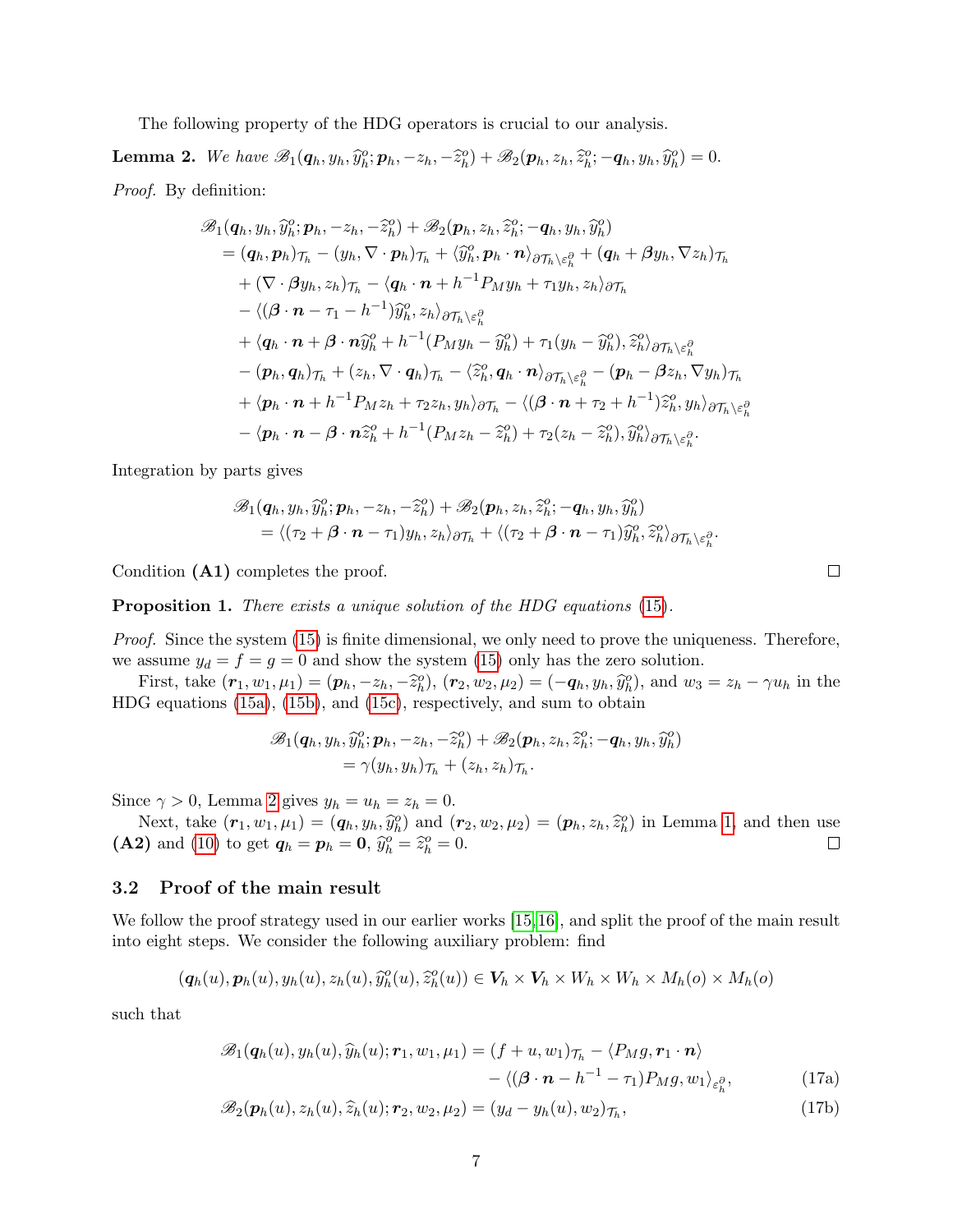for all  $(\mathbf{r}_1, \mathbf{r}_2, w_1, w_2, \mu_1, \mu_2) \in \mathbf{V}_h \times \mathbf{V}_h \times W_h \times W_h \times M_h(o) \times M_h(o)$ .

In the first three steps of the proof, we bound the error between the solution components  $(y_h(u), q_h(u))$  of part 1 of the auxiliary problem and  $(y, q)$  of the mixed form of the optimality system. Since  $u$  is the exact optimal control in both problems and is fixed, the source terms in both problems are the same. We would use the results from [\[22\]](#page-21-9) to obtain the error bounds; however, the authors of [\[22\]](#page-21-9) pointed us to an error in their work in the  $k = 0$  case. To be complete, we present most of the proofs in Steps 1–3, and we use many proof strategies from [\[22\]](#page-21-9) in those steps.

### 3.2.1 Step 1: The error equation for part 1 of the auxiliary problem [\(17a\)](#page-6-1).

Define

$$
\delta^{q} = q - \Pi q, \qquad \qquad \varepsilon^{q}_{h} = \Pi q - q_{h}(u),
$$
  
\n
$$
\delta^{y} = y - \Pi y, \qquad \qquad \varepsilon^{y}_{h} = \Pi y - y_{h}(u),
$$
  
\n
$$
\delta^{\hat{y}} = y - P_{M}y, \qquad \qquad \varepsilon^{\hat{y}}_{h} = P_{M}y - \hat{y}_{h}(u),
$$
  
\n
$$
\hat{\delta}_{1} = \delta^{q} \cdot \mathbf{n} + h^{-1} P_{M} \delta^{y} + \beta \cdot \mathbf{n} \delta^{\hat{y}} + \tau_{1} (\delta^{y} - \delta^{\hat{y}}).
$$
\n(18)

where  $\widehat{y}_h(u) = \widehat{y}_h^o(u)$  on  $\varepsilon_h^o$  and  $\widehat{y}_h(u) = P_M g$  on  $\varepsilon_h^{\partial}$ . This gives  $\varepsilon_h^{\widehat{y}} = 0$  on  $\varepsilon_h^{\partial}$ .  $\overline{\mathbf{e}}$   $\mathbf{W}$   $\overline{\mathbf{v}}$ 

<span id="page-7-1"></span>

<span id="page-7-0"></span>
$$
\mathscr{B}_{1}(\varepsilon_{h}^{q}, \varepsilon_{h}^{y}, \varepsilon_{h}^{\widehat{y}}, \mathbf{r}_{1}, w_{1}, \mu_{1}) = (\boldsymbol{\beta}\delta^{y}, \nabla w_{1})\tau_{h} + (\nabla \cdot \boldsymbol{\beta}\delta^{y}, w_{1})\tau_{h} - \langle \widehat{\boldsymbol{\delta}}_{1}, w_{1} \rangle_{\partial \mathcal{T}_{h}} + \langle \widehat{\boldsymbol{\delta}}_{1}, \mu_{1} \rangle_{\partial \mathcal{T}_{h} \setminus \varepsilon_{h}^{\partial}}.
$$
\n(19)

Proof. By definition:

$$
\mathscr{B}_{1}(\Pi q, \Pi y, P_{M}y, r_{1}, w_{1}, \mu_{1})
$$
\n
$$
= (\Pi q, r_{1})_{\mathcal{T}_{h}} - (\Pi y, \nabla \cdot r_{1})_{\mathcal{T}_{h}} + \langle P_{M}y, r_{1} \cdot n \rangle_{\partial \mathcal{T}_{h} \setminus \varepsilon_{h}^{\partial}} - (\Pi q + \beta \Pi y, \nabla w_{1})_{\mathcal{T}_{h}}
$$
\n
$$
- (\nabla \cdot \beta \Pi y, w_{1})_{\mathcal{T}_{h}} + \langle \Pi q \cdot n + h^{-1} P_{M} \Pi y + \tau_{1} \Pi y, w_{1} \rangle_{\partial \mathcal{T}_{h}}
$$
\n
$$
+ \langle (\beta \cdot n - h^{-1} - \tau_{1}) P_{M}y, w_{1} \rangle_{\partial \mathcal{T}_{h} \setminus \varepsilon_{h}^{\partial}}
$$
\n
$$
- \langle \Pi q \cdot n + \beta \cdot n P_{M}y + h^{-1} (P_{M} \Pi y - P_{M}y) + \tau_{1} (\Pi y - P_{M}y), \mu_{1} \rangle_{\partial \mathcal{T}_{h} \setminus \varepsilon_{h}^{\partial}}.
$$

Properties of the  $L^2$  projections [\(11\)](#page-4-5) give

$$
\mathscr{B}_{1}(\Pi q, \Pi y, P_{M}y, r_{1}, w_{1}, \mu_{1})
$$
\n
$$
= (q, r_{1})_{\mathcal{T}_{h}} - (y, \nabla \cdot r_{1})_{\mathcal{T}_{h}} + \langle y, r_{1} \cdot n \rangle_{\partial \mathcal{T}_{h} \setminus \varepsilon_{h}^{\partial}}
$$
\n
$$
- (q + \beta y, \nabla w_{1})_{\mathcal{T}_{h}} + (\beta \delta^{y}, \nabla w_{1})_{\mathcal{T}_{h}} - (\nabla \cdot \beta y, w_{1})_{\mathcal{T}_{h}} + (\nabla \cdot \beta \delta^{y}, w_{1})_{\mathcal{T}_{h}}
$$
\n
$$
+ \langle q \cdot n, w_{1} \rangle_{\partial \mathcal{T}_{h}} - \langle \delta^{q} \cdot n, w_{1} \rangle_{\partial \mathcal{T}_{h}} + \langle h^{-1} P_{M} \Pi y + \tau_{1} \Pi y, w_{1} \rangle_{\partial \mathcal{T}_{h}}
$$
\n
$$
+ \langle \beta \cdot ny, w_{1} \rangle_{\partial \mathcal{T}_{h} \setminus \varepsilon_{h}^{\partial}} - \langle \beta \cdot n \delta^{\widehat{y}}, w_{1} \rangle_{\partial \mathcal{T}_{h} \setminus \varepsilon_{h}^{\partial}} - \langle (h^{-1} + \tau_{1}) P_{M} y, w_{1} \rangle_{\partial \mathcal{T}_{h} \setminus \varepsilon_{h}^{\partial}}
$$
\n
$$
- \langle q \cdot n, \mu_{1} \rangle_{\partial \mathcal{T}_{h} \setminus \varepsilon_{h}^{\partial}} + \langle \delta^{q} \cdot n, \mu_{1} \rangle_{\partial \mathcal{T}_{h} \setminus \varepsilon_{h}^{\partial}} - \langle \beta \cdot ny, \mu_{1} \rangle_{\partial \mathcal{T}_{h} \setminus \varepsilon_{h}^{\partial}}
$$
\n
$$
+ \langle \beta \cdot n \delta^{\widehat{y}}, \mu_{1} \rangle_{\partial \mathcal{T}_{h} \setminus \varepsilon_{h}^{\partial}} + \langle h^{-1} P_{M} \delta^{y}, \mu_{1} \rangle_{\partial \mathcal{T}_{h} \setminus \varepsilon_{h}^{\partial}} + \langle \tau_{1} (\delta^{y} - \delta^{\widehat{y}}), \mu_{1} \rangle_{\partial \mathcal{T}_{h} \setminus \varepsilon_{h}^
$$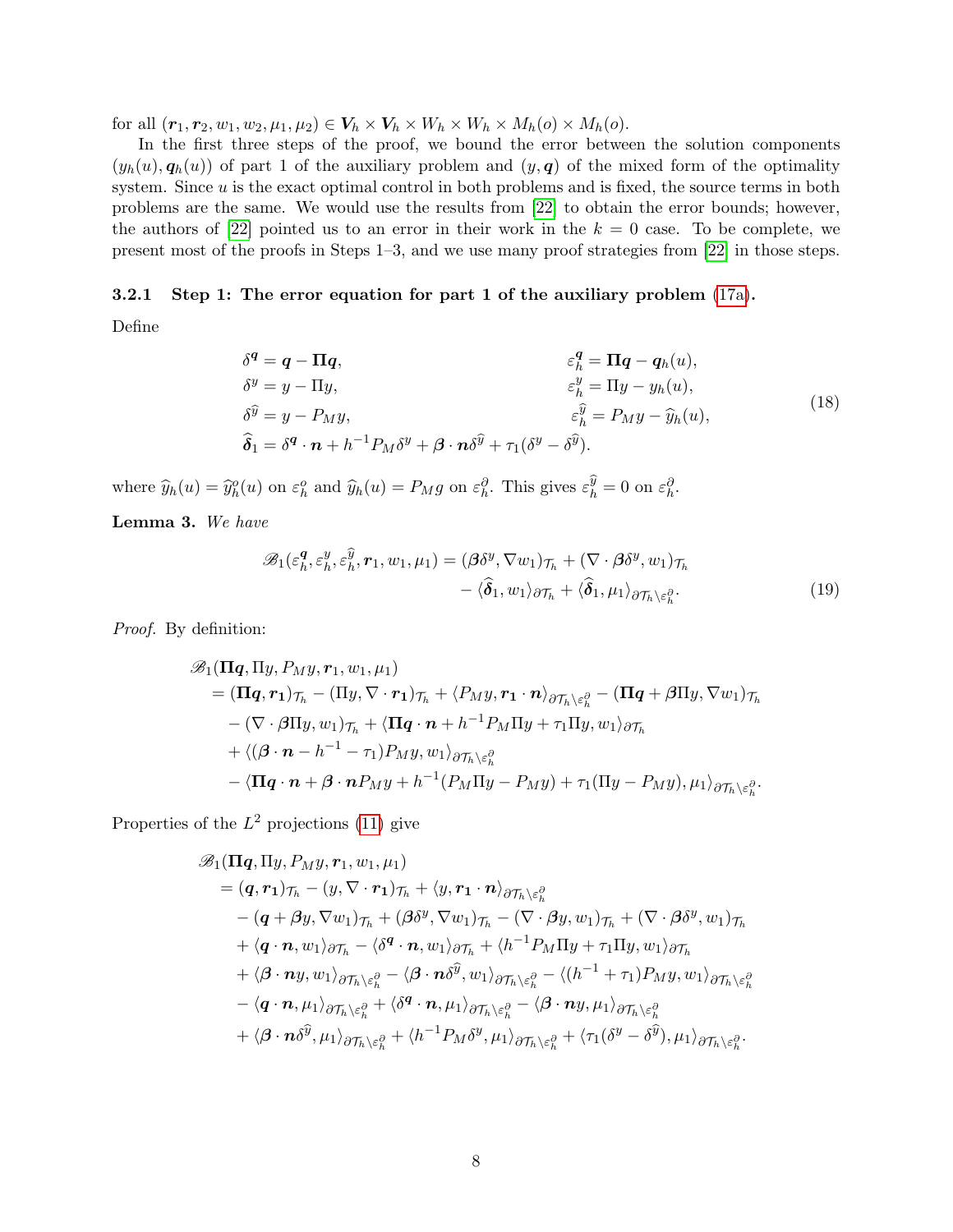The exact state  $y$  and flux  $q$  satisfy

$$
(\boldsymbol{q}, \boldsymbol{r}_{1})_{\mathcal{T}_{h}} - (\boldsymbol{y}, \nabla \cdot \boldsymbol{r}_{1})_{\mathcal{T}_{h}} + \langle \boldsymbol{y}, \boldsymbol{r}_{1} \cdot \boldsymbol{n} \rangle_{\partial \mathcal{T}_{h} \setminus \varepsilon_{h}^{\partial}} = -\langle \boldsymbol{g}, \boldsymbol{r}_{1} \cdot \boldsymbol{n} \rangle_{\varepsilon_{h}^{\partial}},
$$
  
\n
$$
-(\boldsymbol{q} + \beta \boldsymbol{y}, \nabla w_{1})_{\mathcal{T}_{h}} - (\nabla \cdot \beta \boldsymbol{y}, w_{1})_{\mathcal{T}_{h}} + \langle \boldsymbol{q} \cdot \boldsymbol{n}, w_{1} \rangle_{\partial \mathcal{T}_{h}} + \langle \boldsymbol{\beta} \cdot \boldsymbol{n} \boldsymbol{y}, w_{1} \rangle_{\partial \mathcal{T}_{h} \setminus \varepsilon_{h}^{\partial}} = -\langle \boldsymbol{\beta} \cdot \boldsymbol{n} \boldsymbol{g}, w_{1} \rangle_{\varepsilon_{h}^{\partial}} + (\boldsymbol{f} + \boldsymbol{u}, w_{1})_{\mathcal{T}_{h}},
$$
  
\n
$$
\langle (\boldsymbol{q} + \beta \boldsymbol{y}) \cdot \boldsymbol{n}, \mu_{1} \rangle_{\partial \mathcal{T}_{h} \setminus \varepsilon_{h}^{\partial}} = 0,
$$

for all  $(r_1, w_1, \mu_1) \in V_h \times W_h \times M_h(o)$ . Therefore,

$$
\mathscr{B}_{1}(\Pi q, \Pi y, P_{M} y, r_{1}, w_{1}, \mu_{1})
$$
\n
$$
= -\langle g, r_{1} \cdot n \rangle_{\varepsilon_{h}^{\partial}} - \langle \beta \cdot n g, w_{1} \rangle_{\varepsilon_{h}^{\partial}} + (f + u, w_{1}) \tau_{h} + (\beta \delta^{y}, \nabla w_{1}) \tau_{h}
$$
\n
$$
+ (\nabla \cdot \beta \delta^{y}, w_{1}) \tau_{h} - \langle \delta^{q} \cdot n, w_{1} \rangle_{\partial \mathcal{T}_{h}} + \langle h^{-1} P_{M} \Pi y + \tau_{1} \Pi y, w_{1} \rangle_{\partial \mathcal{T}_{h}}
$$
\n
$$
- \langle \beta \cdot n \delta^{\widehat{y}}, w_{1} \rangle_{\partial \mathcal{T}_{h}} \langle \varepsilon_{h}^{\partial} - \langle (h^{-1} + \tau_{1}) P_{M} y, w_{1} \rangle_{\partial \mathcal{T}_{h}} \langle \varepsilon_{h}^{\partial} + \langle \delta^{q} \cdot n, \mu_{1} \rangle_{\partial \mathcal{T}_{h}} \langle \varepsilon_{h}^{\partial} + \langle \beta \cdot n \delta^{\widehat{y}}, \mu_{1} \rangle_{\partial \mathcal{T}_{h}} \langle \varepsilon_{h}^{\partial} + \langle h^{-1} P_{M} \delta^{y}, \mu_{1} \rangle_{\partial \mathcal{T}_{h}} \langle \varepsilon_{h}^{\partial} + \langle \tau_{1} (\delta^{y} - \delta^{\widehat{y}}), \mu_{1} \rangle_{\partial \mathcal{T}_{h}} \langle \varepsilon_{h}^{\partial} + \langle \mu_{1} \cdot n \rangle_{\partial \mathcal{T}_{h}} \langle \varepsilon_{h}^{\partial} + \langle \mu_{1} \cdot n \rangle_{\partial \mathcal{T}_{h}} \langle \varepsilon_{h}^{\partial} + \langle \mu_{1} \cdot n \rangle_{\partial \mathcal{T}_{h}} \langle \varepsilon_{h}^{\partial} + \langle \mu_{1} \cdot n \rangle_{\partial \mathcal{T}_{h}} \langle \varepsilon_{h}^{\partial} + \langle \mu_{1} \cdot n \rangle_{\partial \mathcal{T}_{h}} \langle \varepsilon_{h}^{\partial} + \langle \mu_{1} \cdot n \rangle_{\partial \mathcal{T}_{h}} \langle \varepsilon_{h}^{\partial} + \langle \mu_{1} \cdot n \rangle_{\
$$

Subtracting part 1 of the auxiliary problem [\(17a\)](#page-6-1) from the above equality gives the result:

$$
\mathscr{B}_{1}(\varepsilon_{h}^{q},\varepsilon_{h}^{y},\varepsilon_{h}^{\widehat{y}},\mathbf{r}_{1},w_{1},\mu_{1})
$$
\n
$$
= (\boldsymbol{\beta}\delta^{y},\nabla w_{1})\tau_{h} + (\nabla \cdot \boldsymbol{\beta}\delta^{y},w_{1})\tau_{h} - \langle \delta^{q} \cdot \boldsymbol{n},w_{1} \rangle_{\partial \mathcal{T}_{h}} + \langle h^{-1}P_{M}\Pi y,w_{1} \rangle_{\partial \mathcal{T}_{h}}
$$
\n
$$
+ \langle \tau_{1}\Pi y,w_{1} \rangle_{\partial \mathcal{T}_{h}} - \langle \boldsymbol{\beta} \cdot \boldsymbol{n}\delta^{\widehat{y}},w_{1} \rangle_{\partial \mathcal{T}_{h}} - \langle (h^{-1} + \tau_{1})P_{M}y,w_{1} \rangle_{\partial \mathcal{T}_{h}}
$$
\n
$$
+ \langle \delta^{q} \cdot \boldsymbol{n},\mu_{1} \rangle_{\partial \mathcal{T}_{h}} \rangle_{\varepsilon_{h}^{\partial}} + \langle \boldsymbol{\beta} \cdot \boldsymbol{n}\delta^{\widehat{y}},\mu_{1} \rangle_{\partial \mathcal{T}_{h}} \rangle_{\varepsilon_{h}^{\partial}} + \langle h^{-1}P_{M}\delta^{y},\mu_{1} \rangle_{\partial \mathcal{T}_{h}} \rangle_{\varepsilon_{h}^{\partial}}
$$
\n
$$
+ \langle \tau_{1}(\delta^{y} - \delta^{\widehat{y}}),\mu_{1} \rangle_{\partial \mathcal{T}_{h}} \rangle_{\varepsilon_{h}^{\partial}}
$$
\n
$$
= (\boldsymbol{\beta}\delta^{y},\nabla w_{1})\tau_{h} + (\nabla \cdot \boldsymbol{\beta}\delta^{y},w_{1})\tau_{h} - \langle \widehat{\boldsymbol{\delta}}_{1},w_{1} \rangle_{\partial \mathcal{T}_{h}} + \langle \widehat{\boldsymbol{\delta}}_{1},\mu_{1} \rangle_{\partial \mathcal{T}_{h}} \rangle_{\varepsilon_{h}^{\partial}}.
$$

#### 3.2.2 Step 2: Estimate for  $\varepsilon_h^q$  $^q_h\cdot$

The following key inequality is found in [\[22\]](#page-21-9).

<span id="page-8-0"></span>Lemma 4. We have

$$
\|\nabla \varepsilon_h^y\|_{\mathcal{T}_h} + h^{-\frac{1}{2}} \|\varepsilon_h^y - \varepsilon_h^{\widehat{y}}\|_{\partial \mathcal{T}_h} \lesssim \|\varepsilon_h^q\|_{\mathcal{T}_h} + h^{-\frac{1}{2}} \|P_M \varepsilon_h^y - \varepsilon_h^{\widehat{y}}\|_{\partial \mathcal{T}_h}.
$$

<span id="page-8-1"></span>Lemma 5. We have

$$
\left\|\varepsilon_h^{\mathbf{q}}\right\|_{\mathcal{T}_h} + h^{-\frac{1}{2}} \|P_M \varepsilon_h^{\mathbf{y}} - \varepsilon_h^{\widehat{\mathbf{y}}}\|_{\partial \mathcal{T}_h} \lesssim h^{k+1}(\|\mathbf{q}\|_{k+1,\Omega} + \|y\|_{k+2,\Omega}).\tag{20}
$$

*Proof.* First, since  $\varepsilon_h^{\hat{y}} = 0$  on  $\varepsilon_h^{\partial}$ , the energy identity for  $\mathscr{B}_1$  in Lemma [1](#page-4-4) gives

$$
\mathscr{B}(\varepsilon_h^{\mathbf{q}}, \varepsilon_h^y, \varepsilon_h^{\widehat{y}}, \varepsilon_h^{\mathbf{q}}, \varepsilon_h^y, \varepsilon_h^{\widehat{y}})
$$
  
=  $(\varepsilon_h^{\mathbf{q}}, \varepsilon_h^{\mathbf{q}})_{\mathcal{T}_h} + h^{-1} ||P_M \varepsilon_h^y - \varepsilon_h^{\widehat{y}} ||_{\partial \mathcal{T}_h}^2 + \frac{1}{2} ||(-\nabla \cdot \mathbf{\beta})^{\frac{1}{2}} \varepsilon_h^y ||_{\mathcal{T}_h}^2$   
+  $||(\tau_1 - \frac{1}{2}\mathbf{\beta} \cdot \mathbf{n})^{\frac{1}{2}} (\varepsilon_h^y - \varepsilon_h^{\widehat{y}}) ||_{\partial \mathcal{T}_h}^2.$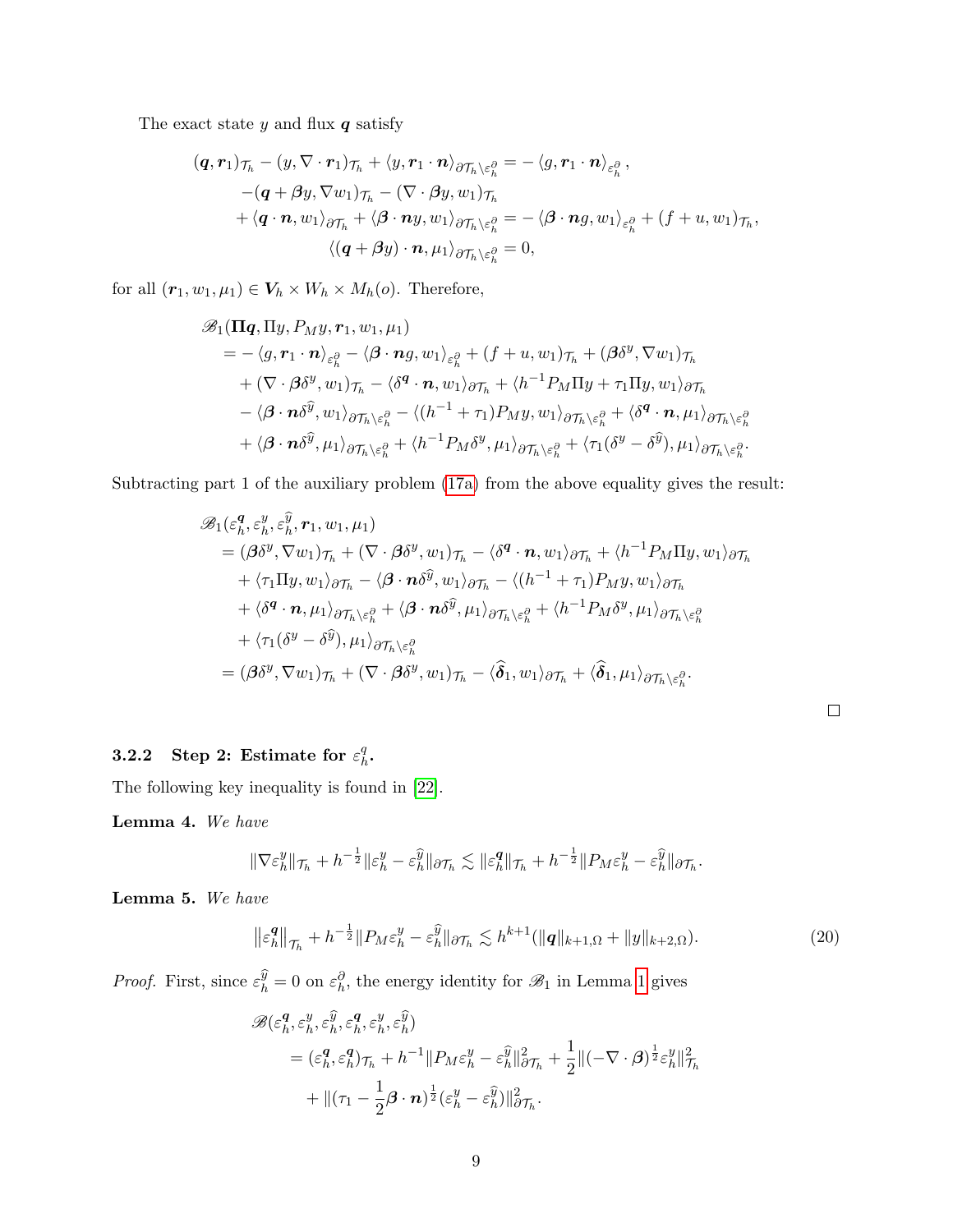Taking  $(\boldsymbol{r}_1, w_1, \mu_1) = (\boldsymbol{\varepsilon_h^q})$  $\frac{\boldsymbol{q}}{h}, \varepsilon_h^y$  $\hat{y}_h^y, \varepsilon_h^{\widehat{y}}$  in [\(19\)](#page-7-0) in Lemma [3](#page-7-1) gives

$$
\begin{split} (\varepsilon_h^{\mathbf{q}}, \varepsilon_h^{\mathbf{q}})_{\mathcal{T}_h} + h^{-1} \| P_M \varepsilon_h^y - \varepsilon_h^{\widehat{y}} \|_{\partial \mathcal{T}_h}^2 + \frac{1}{2} \| (-\nabla \cdot \mathbf{\beta})^{\frac{1}{2}} \varepsilon_h^y \|_{\mathcal{T}_h}^2 \\ &\leq (\mathbf{\beta} \delta^y, \nabla \varepsilon_h^y)_{\mathcal{T}_h} + (\nabla \cdot \mathbf{\beta} \delta^y, \varepsilon_h^y)_{\mathcal{T}_h} - \langle \widehat{\delta}_1, \varepsilon_h^y - \varepsilon_h^{\widehat{y}} \rangle_{\partial \mathcal{T}_h} \\ &\qquad\qquad=: T_1 + T_2 + T_3. \end{split} \tag{21}
$$

For the terms  $T_1$  and  $T_2$ , apply Lemma [4](#page-8-0) and Young's inequality to give

$$
T_1 = (\beta \delta^y, \nabla \varepsilon_h^y)_{\mathcal{T}_h} \le C \|\beta\|_{0,\infty,\Omega}^2 \|\delta^y\|_{\mathcal{T}_h}^2 + \frac{1}{4} \|\varepsilon_h^q\|_{\mathcal{T}_h}^2 + \frac{1}{4h} \|P_M \varepsilon_h^y - \varepsilon_h^{\widehat{y}}\|_{\partial \mathcal{T}_h}^2,
$$
  

$$
T_2 = (\nabla \cdot \beta \delta^y, \varepsilon_h^y)_{\mathcal{T}_h} \le C \|\delta^y\|_{\mathcal{T}_h}^2 + \frac{1}{2} \|(-\nabla \cdot \beta)^{\frac{1}{2}} \varepsilon_h^y\|_{\mathcal{T}_h}^2.
$$

For the term  $T_3$ ,

$$
T_3 = -\langle \hat{\delta}_1, \varepsilon_h^y - \varepsilon_h^{\hat{y}} \rangle \partial \mathcal{T}_h
$$
  
\n
$$
= -\langle \delta^q \cdot \mathbf{n} + h^{-1} P_M \delta^y + \beta \cdot \mathbf{n} \delta^{\hat{y}} + \tau_1 (\delta^y - \delta^{\hat{y}}), \varepsilon_h^y - \varepsilon_h^{\hat{y}} \rangle \partial \mathcal{T}_h
$$
  
\n
$$
= -\langle \delta^q \cdot \mathbf{n} + \beta \cdot \mathbf{n} \delta^{\hat{y}} + \tau_1 (\delta^y - \delta^{\hat{y}}), \varepsilon_h^y - \varepsilon_h^{\hat{y}} \rangle \partial \mathcal{T}_h - \langle h^{-1} P_M \delta^y, \varepsilon_h^y - \varepsilon_h^{\hat{y}} \rangle \partial \mathcal{T}_h
$$
  
\n
$$
=: T_4 + T_5.
$$

Applying Lemma [4](#page-8-0) and Young's inequality again gives

$$
T_4 = -\langle \delta^q \cdot \mathbf{n} + \beta \cdot \mathbf{n} \delta^{\widehat{y}} + \tau_1 (\delta^y - \delta^{\widehat{y}}), \varepsilon_h^y - \varepsilon_h^{\widehat{y}} \rangle_{\partial \mathcal{T}_h}
$$
  
\n
$$
\leq C \|h^{1/2} (\delta^q \cdot \mathbf{n} + \beta \cdot \mathbf{n} \delta^{\widehat{y}} + \tau_1 (\delta^y - \delta^{\widehat{y}}))\|_{\partial \mathcal{T}_h}^2 + \frac{1}{C} \|h^{-1/2} (\varepsilon_h^y - \varepsilon_h^{\widehat{y}})\|_{\partial \mathcal{T}_h}^2
$$
  
\n
$$
\leq C \|h^{1/2} (\delta^q \cdot \mathbf{n} + \beta \cdot \mathbf{n} \delta^{\widehat{y}} + \tau_1 (\delta^y - \delta^{\widehat{y}}))\|_{\partial \mathcal{T}_h}^2 + \frac{1}{4} \|\varepsilon_h^q\|_{\mathcal{T}_h}^2
$$
  
\n
$$
+ \frac{1}{4h} \|P_M \varepsilon_h^y - \varepsilon_h^{\widehat{y}}\|_{\partial \mathcal{T}_h}^2.
$$

Finally, for the term  $T_5,$  we have

$$
T_5 = -\langle h^{-1}P_M \delta^y, \varepsilon_h^y - \varepsilon_h^{\widehat{y}} \rangle_{\partial \mathcal{T}_h} = \langle h^{-1} \delta^y, P_M \varepsilon_h^y - \varepsilon_h^{\widehat{y}} \rangle_{\partial \mathcal{T}_h}
$$
  

$$
\leq 4 \| h^{-1/2} \delta^y \|^2_{\partial \mathcal{T}_h} + \frac{1}{4h} \| P_M \varepsilon_h^y - \varepsilon_h^{\widehat{y}} \|^2_{\partial \mathcal{T}_h}.
$$

Sum all the estimates for  $\{T_i\}_{i=1}^5$  to obtain

$$
\begin{aligned} \|\varepsilon_h^{\boldsymbol{q}}\|_{\mathcal{T}_h}^2 &+ h^{-1} \|P_M \varepsilon_h^{\boldsymbol{y}} - \varepsilon_h^{\widehat{\boldsymbol{y}}}\|_{\partial \mathcal{T}_h}^2 \\ &\lesssim h \, \|\delta^{\boldsymbol{q}}\|_{\partial \mathcal{T}_h}^2 + h^{-1} \, \|\delta^{\boldsymbol{y}}\|_{\partial \mathcal{T}_h}^2 + h \|\delta^{\widehat{\boldsymbol{y}}}\|_{\partial \mathcal{T}_h}^2, \\ &\lesssim h^{2k+2} (\|\boldsymbol{q}\|_{k+1,\Omega}^2 + \|\boldsymbol{y}\|_{k+2,\Omega}^2). \end{aligned}
$$

#### 3.2.3 Step 3: Estimate for  $\varepsilon_h^y$  $\frac{y}{h}$  by a duality argument.

<span id="page-9-0"></span>Next, for any given  $\Theta$  in  $L^2(\Omega)$  the dual problem is given by

$$
\Phi - \nabla \Psi = 0 \quad \text{in } \Omega,
$$
  
\n
$$
\nabla \cdot \Phi + \nabla \cdot (\beta \Psi) = \Theta \quad \text{in } \Omega,
$$
  
\n
$$
\Psi = 0 \quad \text{on } \partial \Omega.
$$
\n(22)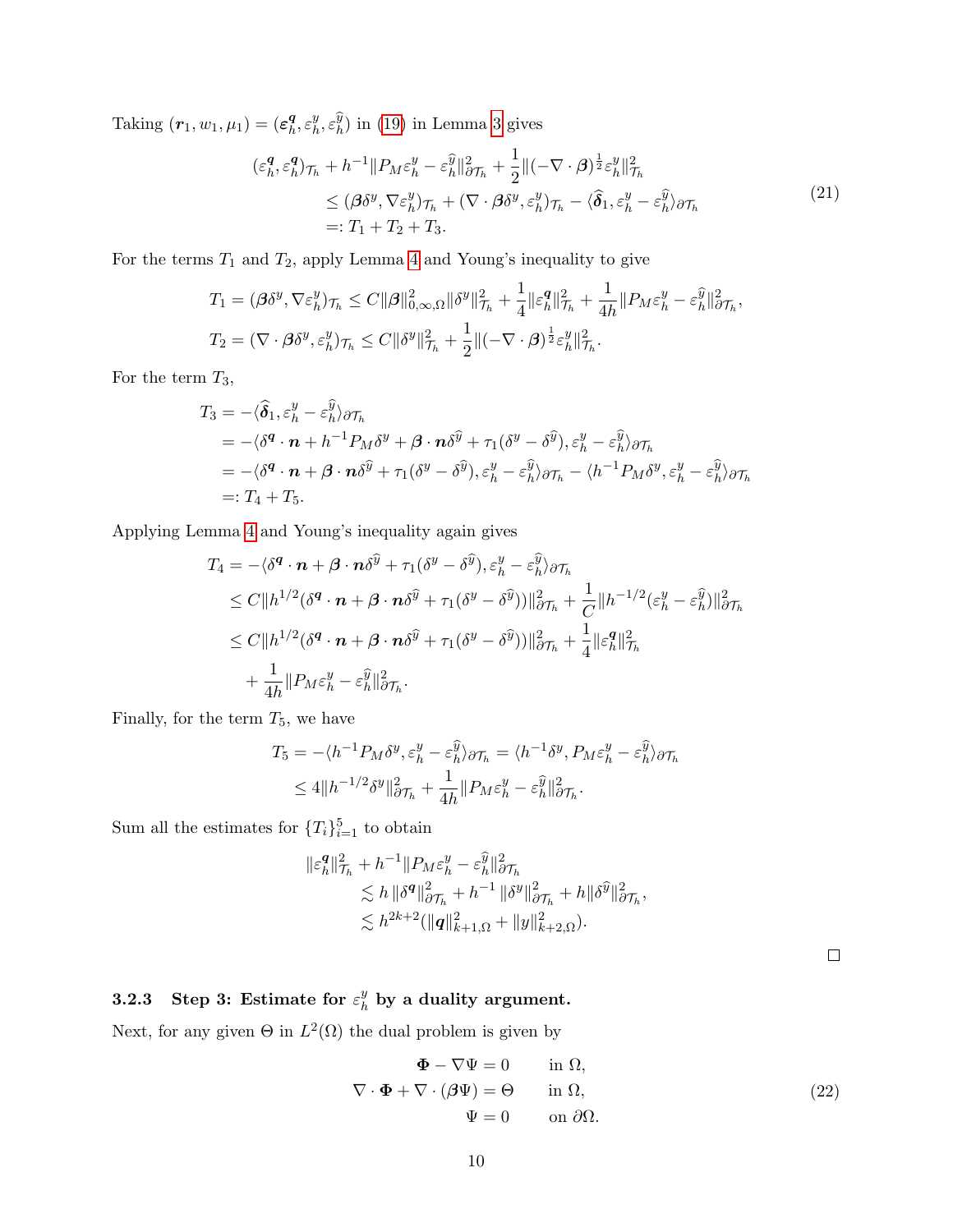Since the domain  $\Omega$  is convex, we have the following regularity estimate

$$
\|\Phi\|_{1,\Omega} + \|\Psi\|_{2,\Omega} \le C_{\text{reg}} \|\Theta\|_{\Omega},\tag{23}
$$

We use the following quantities in the proof below to estimate  $\varepsilon_h^y$  $\frac{y}{h}$ :

$$
\delta^{\Phi} = \Phi - \Pi \Phi, \quad \delta^{\Psi} = \Psi - \Pi \Psi, \quad \delta^{\Psi} = \Psi - P_M \Psi.
$$
 (24)

<span id="page-10-0"></span>Lemma 6. We have

$$
\|\varepsilon_h^y\|_{\mathcal{T}_h} \lesssim h^{k+1+\min\{k,1\}}(\|\mathbf{q}\|_{k+1,\Omega} + \|y\|_{k+2,\Omega}).
$$

*Proof.* Consider the dual problem [\(22\)](#page-9-0) and let  $\Theta = -\varepsilon_h^y$ <sup>y</sup><sub>h</sub>. Take  $(r_1, w_1, \mu_1) = (\Pi \Phi, \Pi \Psi, P_M \Psi)$  in [\(19\)](#page-7-0) in Lemma [3,](#page-7-1) and since  $\Psi = 0$  on  $\varepsilon_h^{\partial}$ , we have

$$
\mathcal{B}_{1}(\varepsilon_{h}^{q},\varepsilon_{h}^{y},\varepsilon_{h}^{\widehat{y}};\Pi\Phi,\Pi\Psi,P_{M}\Psi) \n= (\varepsilon_{h}^{q},\Pi\Phi)\tau_{h} - (\varepsilon_{h}^{y},\nabla\cdot\Pi\Phi)\tau_{h} + \langle \varepsilon_{h}^{\widehat{y}},\Pi\Phi\cdot\mathbf{n}\rangle_{\partial\mathcal{T}_{h}\setminus\varepsilon_{h}^{\partial}} - (\varepsilon_{h}^{q} + \beta\varepsilon_{h}^{y},\nabla\Pi\Psi)\tau_{h} \n- (\nabla\cdot\beta\varepsilon_{h}^{y},\Pi\Psi)\tau_{h} + \langle \varepsilon_{h}^{q}\cdot\mathbf{n} + h^{-1}P_{M}\varepsilon_{h}^{y} + \tau_{1}\varepsilon_{h}^{y},\Pi\Psi\rangle_{\partial\mathcal{T}_{h}} \n+ \langle(\beta\cdot\mathbf{n} - h^{-1} - \tau_{1})\varepsilon_{h}^{\widehat{y}},\Pi\Psi\rangle_{\partial\mathcal{T}_{h}\setminus\varepsilon_{h}^{\partial}} \n- \langle \varepsilon_{h}^{q}\cdot\mathbf{n} + \beta\cdot\mathbf{n}\varepsilon_{h}^{\widehat{y}} + h^{-1}(P_{M}\varepsilon_{h}^{y} - \varepsilon_{h}^{\widehat{y}}) + \tau_{1}(\varepsilon_{h}^{y} - \varepsilon_{h}^{\widehat{y}}),P_{M}\Psi\rangle_{\partial\mathcal{T}_{h}\setminus\varepsilon_{h}^{\partial}} \n= (\varepsilon_{h}^{q},\Phi)\tau_{h} - (\varepsilon_{h}^{y},\nabla\cdot\Phi)\tau_{h} + (\varepsilon_{h}^{y},\nabla\cdot\delta^{\Phi})\tau_{h} - \langle \varepsilon_{h}^{\widehat{y}},\delta^{\Phi}\cdot\mathbf{n}\rangle_{\partial\mathcal{T}_{h}} \n- (\varepsilon_{h}^{q} + \beta\varepsilon_{h}^{y},\nabla\Psi)\tau_{h} + (\varepsilon_{h}^{q} + \beta\varepsilon_{h}^{y},\nabla\delta^{\Psi})\tau_{h} - (\nabla\cdot\beta\varepsilon_{h}^{y},\Psi)\tau_{h} + (\nabla\cdot\beta\varepsilon_{h}^{y},\delta^{\Psi})\tau_{h} \n- \langle \varepsilon_{h}
$$

Here we used  $\langle \varepsilon_h^{\hat{y}}, \Phi \cdot n \rangle_{\partial \mathcal{T}_h} = 0$ , which holds since  $\varepsilon_h^{\hat{y}}$  is a single-valued function on interior edges and  $\varepsilon_h^{\widehat{y}} = 0$  on  $\varepsilon_h^{\partial}$ .

<span id="page-10-1"></span>Next, integration by parts gives

$$
(\varepsilon_h^y, \nabla \cdot \delta^{\Phi})_{\mathcal{T}_h} = \langle \varepsilon_h^y, \delta^{\Phi} \cdot \mathbf{n} \rangle_{\partial \mathcal{T}_h} - (\nabla \varepsilon_h^y, \delta^{\Phi})_{\mathcal{T}_h} = \langle \varepsilon_h^y, \delta^{\Phi} \cdot \mathbf{n} \rangle_{\partial \mathcal{T}_h},
$$
  
\n
$$
(\varepsilon_h^q, \nabla \delta^{\Psi})_{\mathcal{T}_h} = \langle \varepsilon_h^q \cdot \mathbf{n}, \delta^{\Psi} \rangle_{\partial \mathcal{T}_h} - (\nabla \cdot \varepsilon_h^q, \delta^{\Psi})_{\mathcal{T}_h} = \langle \varepsilon_h^q \cdot \mathbf{n}, \delta^{\Psi} \rangle_{\partial \mathcal{T}_h},
$$
  
\n
$$
(\beta \varepsilon_h^y, \nabla \delta^{\Psi})_{\mathcal{T}_h} = \langle \beta \cdot \mathbf{n} \varepsilon_h^y, \delta^{\Psi} \rangle_{\partial \mathcal{T}_h} - (\nabla \cdot \beta \varepsilon_h^y, \delta^{\Psi})_{\mathcal{T}_h} - (\beta \nabla \varepsilon_h^y, \delta^{\Psi})_{\mathcal{T}_h}.
$$
  
\n(25)

We have

$$
\mathscr{B}_{1}(\varepsilon_{h}^{q},\varepsilon_{h}^{y},\varepsilon_{h}^{\widehat{y}};\mathbf{\Pi\Phi},\Pi\Psi,P_{M}\Psi) = \|\varepsilon_{h}^{y}\|_{\mathcal{T}_{h}}^{2} + \langle \varepsilon_{h}^{y} - \varepsilon_{h}^{\widehat{y}},\delta^{\boldsymbol{\Phi}}\cdot\boldsymbol{n} + \boldsymbol{\beta}\cdot\boldsymbol{n}\delta^{\Psi}\rangle_{\partial\mathcal{T}_{h}} - (\nabla\varepsilon_{h}^{y},\boldsymbol{\beta}\delta^{\Psi})_{\mathcal{T}_{h}} - \langle h^{-1}(P_{M}\varepsilon_{h}^{y} - \varepsilon_{h}^{\widehat{y}}) + \tau_{1}(\varepsilon_{h}^{y} - \varepsilon_{h}^{\widehat{y}}),\delta^{\Psi} - \delta^{\widehat{\Psi}}\rangle_{\partial\mathcal{T}_{h}}.
$$

On the other hand, since  $\Psi = 0$  on  $\varepsilon_h^{\partial}$  the error equation [\(19\)](#page-7-0) in Lemma [3](#page-7-1) gives

$$
\mathscr{B}_{1}(\varepsilon_{h}^{q}, \varepsilon_{h}^{y}, \varepsilon_{h}^{\widehat{y}}; \Pi \Phi, \Pi \Psi, P_{M} \Psi) = (\beta \delta^{y}, \nabla \Pi \Psi)_{\mathcal{T}_{h}} + (\nabla \cdot \beta \delta^{y}, \Pi \Psi)_{\mathcal{T}_{h}} + \langle \widehat{\delta}_{1}, \delta^{\Psi} - \delta^{\widehat{\Psi}} \rangle_{\partial \mathcal{T}_{h}}.
$$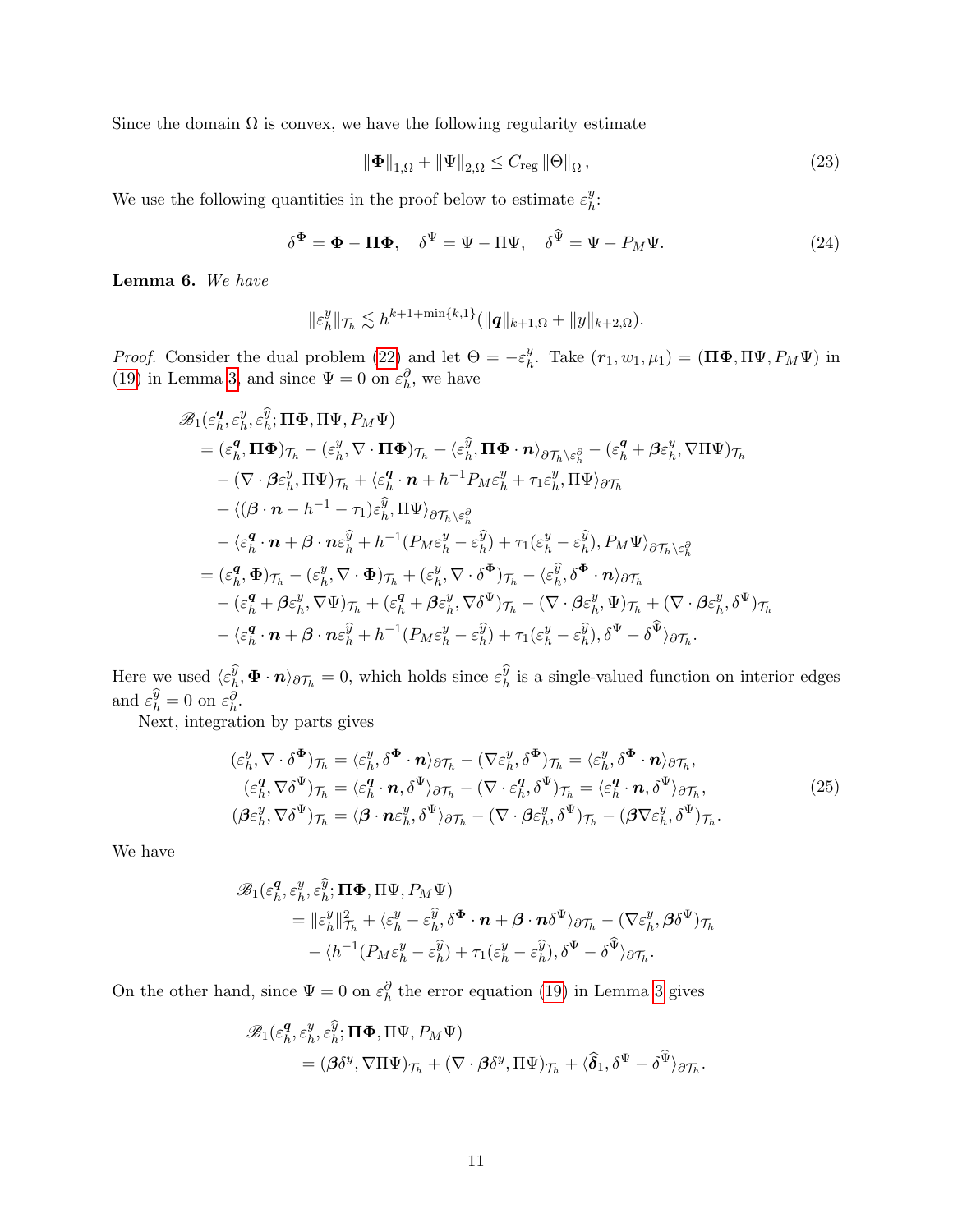Comparing the above two equalities, we get

$$
\begin{split} \|\varepsilon_h^y\|_{\mathcal{T}_h}^2 \\ &= -\langle \varepsilon_h^y - \varepsilon_h^{\widehat{y}}, \delta^{\boldsymbol{\Phi}} \cdot \boldsymbol{n} + \boldsymbol{\beta} \cdot \boldsymbol{n} \delta^{\Psi} \rangle_{\partial \mathcal{T}_h} + (\nabla \varepsilon_h^y, \boldsymbol{\beta} \delta^{\Psi})_{\mathcal{T}_h} + (\boldsymbol{\beta} \delta^y, \nabla \Pi \Psi)_{\mathcal{T}_h} \\ &+ (\nabla \cdot \boldsymbol{\beta} \delta^y, \Pi \Psi)_{\mathcal{T}_h} + \langle h^{-1} (P_M \varepsilon_h^y - \varepsilon_h^{\widehat{y}}) + \tau_1 (\varepsilon_h^y - \varepsilon_h^{\widehat{y}}) + \widehat{\boldsymbol{\delta}}_1, \delta^{\Psi} - \delta^{\widehat{\Psi}} \rangle_{\partial \mathcal{T}_h} \\ =: R_1 + R_2 + R_3 + R_4 + R_5. \end{split}
$$

For the terms  $R_1$  and  $R_2$ , Lemma [4](#page-8-0) and Lemma [5](#page-8-1) give

$$
R_1 = -\langle \varepsilon_h^y - \varepsilon_h^{\widehat{y}}, \delta^{\Phi} \cdot \boldsymbol{n} + \boldsymbol{\beta} \cdot \boldsymbol{n} \delta^{\Psi} \rangle_{\partial \mathcal{T}_h}
$$
  
\n
$$
\leq h^{-\frac{1}{2}} \| \varepsilon_h^y - \varepsilon_h^{\widehat{y}} \|_{\partial \mathcal{T}_h} h^{\frac{1}{2}} \| \delta^{\Phi} \cdot \boldsymbol{n} + \boldsymbol{\beta} \cdot \boldsymbol{n} \delta^{\Psi} \|_{\partial \mathcal{T}_h}
$$
  
\n
$$
\leq h^{-\frac{1}{2}} \| \varepsilon_h^y - \varepsilon_h^{\widehat{y}} \|_{\partial \mathcal{T}_h} \| \delta^{\Phi} \cdot \boldsymbol{n} + \boldsymbol{\beta} \cdot \boldsymbol{n} \delta^{\Psi} \|_{\mathcal{T}_h}
$$
  
\n
$$
\leq Ch^{-\frac{1}{2}} \| \varepsilon_h^y - \varepsilon_h^{\widehat{y}} \|_{\partial \mathcal{T}_h} (\| \delta^{\Phi} \|_{\mathcal{T}_h} + \| \delta^{\Psi} \|_{\mathcal{T}_h})
$$
  
\n
$$
\leq Ch^{k+2} (\| \boldsymbol{q} \|_{k+1,\Omega} + \| \boldsymbol{y} \|_{k+2,\Omega}) \| \varepsilon_h^y \|_{\mathcal{T}_h},
$$
  
\n
$$
R_2 = (\nabla \varepsilon_h^y, \boldsymbol{\beta} \delta^{\Psi})_{\mathcal{T}_h} \leq C \| \nabla \varepsilon_h^y \|_{\mathcal{T}_h} \| \delta^{\Psi} \|_{\mathcal{T}_h}
$$
  
\n
$$
\leq Ch^{k+2} (\| \boldsymbol{q} \|_{k+1,\Omega} + \| \boldsymbol{y} \|_{k+2,\Omega}) \| \varepsilon_h^y \|_{\mathcal{T}_h}.
$$

By a simple application of the triangle inequality for the terms  $R_3$  and  $R_4$ , we have

$$
R_3 = (\beta \delta^y, \nabla \Pi \Psi)_{\mathcal{T}_h} \leq C \|\delta^y\|_{\mathcal{T}_h} \|\nabla \Pi \Psi\|_{\mathcal{T}_h} \leq C \|\delta^y\|_{\mathcal{T}_h} (\|\nabla \delta^{\Psi}\|_{\mathcal{T}_h} + \|\nabla \Psi\|_{\mathcal{T}_h})
$$
  
\n
$$
\leq C \|\delta^y\|_{\mathcal{T}_h} (h \|\Psi\|_{2,\Omega} + \|\Psi\|_{1,\Omega}) \leq C \|\delta^y\|_{\mathcal{T}_h} \|\Psi\|_{2,\Omega}
$$
  
\n
$$
\leq Ch^{k+2} (\|q\|_{k+1,\Omega} + \|y\|_{k+2,\Omega}) \|\varepsilon_h^y\|_{\mathcal{T}_h},
$$
  
\n
$$
R_4 = (\nabla \cdot \beta \delta^y, \Pi \Psi)_{\mathcal{T}_h} \leq C \|\delta^y\|_{\mathcal{T}_h} \|\Pi \Psi\|_{\mathcal{T}_h} \leq C \|\delta^y\|_{\mathcal{T}_h} (\|\delta^{\Psi}\|_{\mathcal{T}_h} + \|\Psi\|_{\mathcal{T}_h})
$$
  
\n
$$
\leq C \|\delta^y\|_{\mathcal{T}_h} (h^2 \|\Psi\|_{2,\Omega} + \|\Psi\|_{\Omega}) \leq C \|\delta^y\|_{\mathcal{T}_h} \|\Psi\|_{2,\Omega}
$$
  
\n
$$
\leq Ch^{k+2} (\|q\|_{k+1,\Omega} + \|y\|_{k+2,\Omega}) \|\varepsilon_h^y\|_{\mathcal{T}_h}.
$$

For the terms  $R_1$  to  $R_4$ , we obtain the optimal convergence rate for  $k \geq 0$ . However, we only get the optimal convergence rate for  $R_5$  when  $k \geq 1$ .

$$
R_5 = \langle h^{-1}(P_M \varepsilon_h^y - \varepsilon_h^{\widehat{y}}) + \tau_1 (\varepsilon_h^y - \varepsilon_h^{\widehat{y}}) + \widehat{\delta}_1, \delta^{\Psi} - \delta^{\widehat{\Psi}} \rangle_{\partial \mathcal{T}_h}
$$
  
\n
$$
\leq \|h^{-1}(P_M \varepsilon_h^y - \varepsilon_h^{\widehat{y}}) + \tau_1 (\varepsilon_h^y - \varepsilon_h^{\widehat{y}}) + \widehat{\delta}_1 \|_{\partial \mathcal{T}_h} \| \delta^{\Psi} - \delta^{\widehat{\Psi}} \|_{\partial \mathcal{T}_h}
$$
  
\n
$$
\leq C (h^{-1} \| (P_M \varepsilon_h^y - \varepsilon_h^{\widehat{y}}) \|_{\partial \mathcal{T}_h} + \| \varepsilon_h^y - \varepsilon_h^{\widehat{y}} \|_{\partial \mathcal{T}_h} + \| \widehat{\delta}_1 \|_{\partial \mathcal{T}_h}) \| \delta^{\Psi} - \delta^{\widehat{\Psi}} \|_{\partial \mathcal{T}_h}.
$$

It is straightforward to get

$$
h^{-1} \|(P_M \varepsilon_h^y - \varepsilon_h^{\widehat{y}})\|_{\partial \mathcal{T}_h} + \|\varepsilon_h^y - \varepsilon_h^{\widehat{y}}\|_{\partial \mathcal{T}_h} + \|\widehat{\boldsymbol{\delta}}_1\|_{\partial \mathcal{T}_h}
$$
  

$$
\leq Ch^{k + \frac{1}{2}} (\|\boldsymbol{q}\|_{k+1,\Omega} + \|\boldsymbol{y}\|_{k+2,\Omega}),
$$

and

$$
\|\delta^{\Psi}-\delta^{\widehat{\Psi}}\|_{\partial \mathcal{T}_h}\leq Ch^{\min\{k,1\}+\frac{1}{2}}\|\varepsilon_h^y\|_{\mathcal{T}_h}.
$$

This gives

$$
R_5 \leq Ch^{k+1+\min\{k,1\}}(\|q\|_{k+1,\Omega} + \|y\|_{k+2,\Omega})\|\varepsilon_h^y\|_{\mathcal{T}_h}
$$

Finally, we complete the proof by summing the estimates for  $R_1$  to  $R_5$ .

 $\Box$ 

.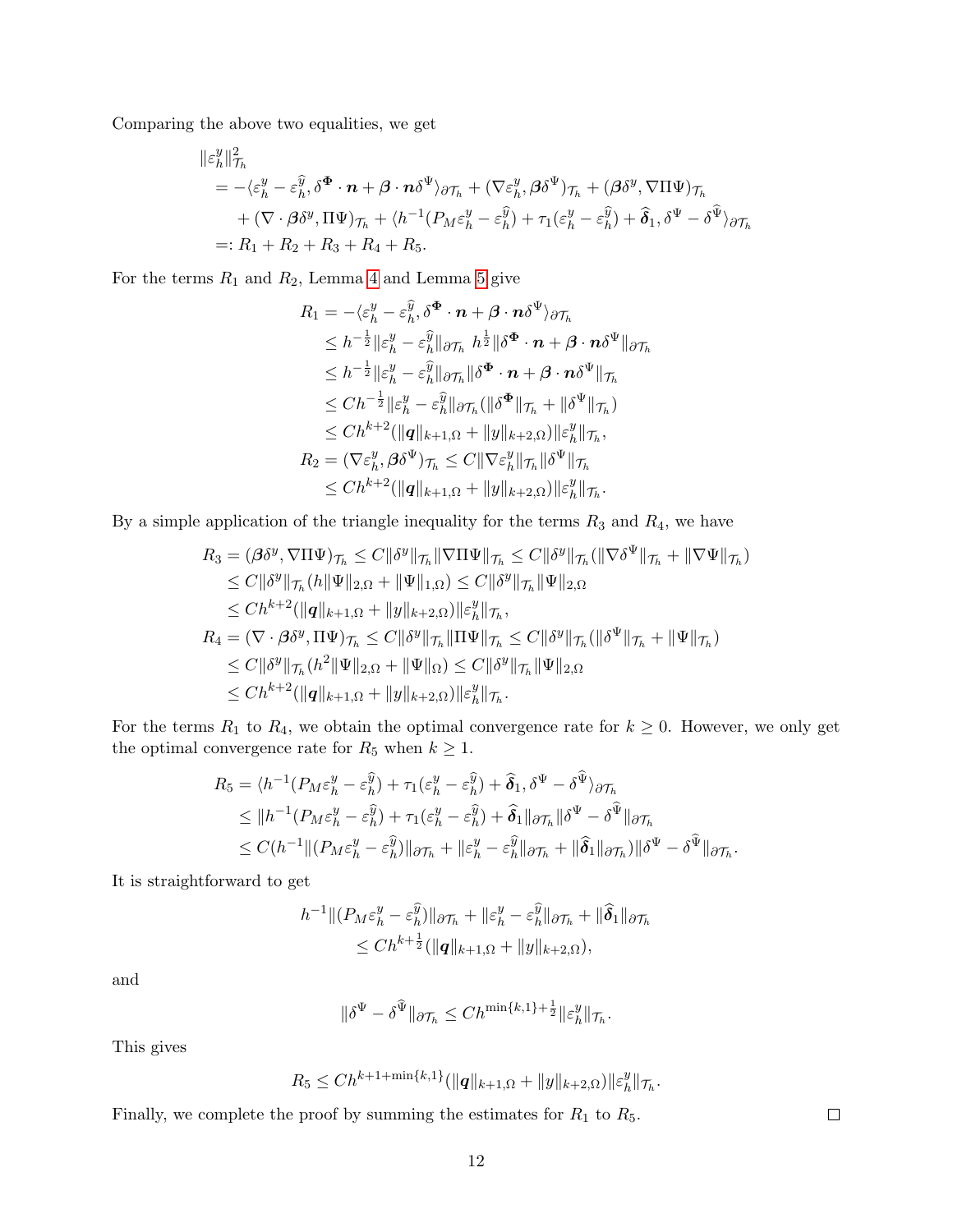The triangle inequality gives convergence rates for  $\|\bm{q} - \bm{q}_h(u)\|_{\mathcal{T}_h}$  and  $\|y - y_h(u)\|_{\mathcal{T}_h}$ :

<span id="page-12-7"></span>Lemma 7.

$$
\|\mathbf{q} - \mathbf{q}_h(u)\|_{\mathcal{T}_h} \le \|\delta^{\mathbf{q}}\|_{\mathcal{T}_h} + \|\varepsilon_h^{\mathbf{q}}\|_{\mathcal{T}_h} \n\lesssim h^{k+1}(\|\mathbf{q}\|_{k+1,\Omega} + \|y\|_{k+2,\Omega}), \n\|y - y_h(u)\|_{\mathcal{T}_h} \le \|\delta^y\|_{\mathcal{T}_h} + \|\varepsilon_h^y\|_{\mathcal{T}_h}
$$
\n(26a)

$$
\lesssim h^{k+1+\min\{k,1\}}(\|\mathbf{q}\|_{k+1,\Omega} + \|y\|_{k+2,\Omega}).\tag{26b}
$$

### 3.2.4 Step 4: The error equation for part 2 of the auxiliary problem [\(17b\)](#page-6-2).

Next, we consider the dual variables, i.e., the state  $z$  and the flux  $p$ , and bound the error between the solutions of part 2 of the auxiliary problem and the mixed form [\(8a\)](#page-2-1)-[\(8d\)](#page-2-2) of the optimality system. Define

$$
\delta^{p} = p - \Pi p, \qquad \varepsilon^{p}_{h} = \Pi p - p_{h}(u),
$$
  
\n
$$
\delta^{z} = z - \Pi z, \qquad \varepsilon^{z}_{h} = \Pi z - z_{h}(u),
$$
  
\n
$$
\delta^{z} = z - P_{M} z, \qquad \varepsilon^{z}_{h} = P_{M} z - \hat{z}_{h}(u),
$$
  
\n
$$
\hat{\delta}_{2} = \delta^{p} \cdot n + h^{-1} P_{M} \delta^{z} + \beta \cdot n \delta^{z} + \tau_{2} (\delta^{z} - \delta^{z}).
$$
\n(27)

<span id="page-12-1"></span>Lemma 8. We have

$$
\mathscr{B}_{2}(\varepsilon_{h}^{p}, \varepsilon_{h}^{z}, \varepsilon_{h}^{z}, \mathbf{r}_{2}, w_{2}, \mu_{2}) = (\boldsymbol{\beta} \delta^{z}, \nabla w_{2})_{\mathcal{T}_{h}} - \langle \widehat{\boldsymbol{\delta}}_{2}, w_{2} \rangle_{\partial \mathcal{T}_{h}} + \langle \widehat{\boldsymbol{\delta}}_{2}, \mu_{2} \rangle_{\partial \mathcal{T}_{h} \setminus \varepsilon_{h}^{\partial}} + (y - y_{h}(u), w_{2})_{\mathcal{T}_{h}}.
$$
\n(28)

The proof is similar to the proof of Lemma [3](#page-7-1) and is omitted.

#### **3.2.5** Step 5: Estimate for  $\varepsilon_h^p$  $_{h}^p.$

The following discrete Poincaré inequality can be found in [\[22\]](#page-21-9).

Lemma 9. We have

<span id="page-12-5"></span><span id="page-12-4"></span><span id="page-12-3"></span><span id="page-12-2"></span><span id="page-12-0"></span>
$$
\|\varepsilon_h^z\|_{\mathcal{T}_h} \le C(\|\nabla \varepsilon_h^z\|_{\mathcal{T}_h} + h^{-\frac{1}{2}} \|\varepsilon_h^z - \varepsilon_h^{\widehat{z}}\|_{\partial \mathcal{T}_h}).\tag{29}
$$

<span id="page-12-6"></span>Lemma 10. We have

$$
\|\varepsilon_h^{\mathbf{p}}\|_{\mathcal{T}_h} + h^{-\frac{1}{2}} \|P_M \varepsilon_h^z - \varepsilon_h^{\widehat{z}}\|_{\partial \mathcal{T}_h}
$$
  
\$\leq h^{k+1}(\|\mathbf{q}\|\_{k+1,\Omega} + \|y\|\_{k+2,\Omega} + \|\mathbf{p}\|\_{k+1,\Omega} + \|z\|\_{k+2,\Omega}), \qquad (30a)\$

$$
\|\varepsilon_h^z\|_{\mathcal{T}_h} \lesssim h^{k+1}(\|\mathbf{q}\|_{k+1,\Omega} + \|y\|_{k+2,\Omega} + \|\mathbf{p}\|_{k+1,\Omega} + \|z\|_{k+2,\Omega}).\tag{30b}
$$

*Proof.* First, we note the key inequality in Lemma [4](#page-8-0) can be applied with  $(z, p, \hat{z})$  replaced by  $(y, \boldsymbol{q}, \hat{y})$ . This gives

$$
\|\nabla \varepsilon_h^{\tilde{z}}\|_{\mathcal{T}_h} + h^{-\frac{1}{2}} \|\varepsilon_h^{\tilde{z}} - \varepsilon_h^{\hat{z}}\|_{\partial \mathcal{T}_h} \lesssim \|\varepsilon_h^{\mathbf{p}}\|_{\mathcal{T}_h} + h^{-\frac{1}{2}} \|P_M \varepsilon_h^{\tilde{z}} - \varepsilon_h^{\hat{z}}\|_{\partial \mathcal{T}_h}.
$$
 (31)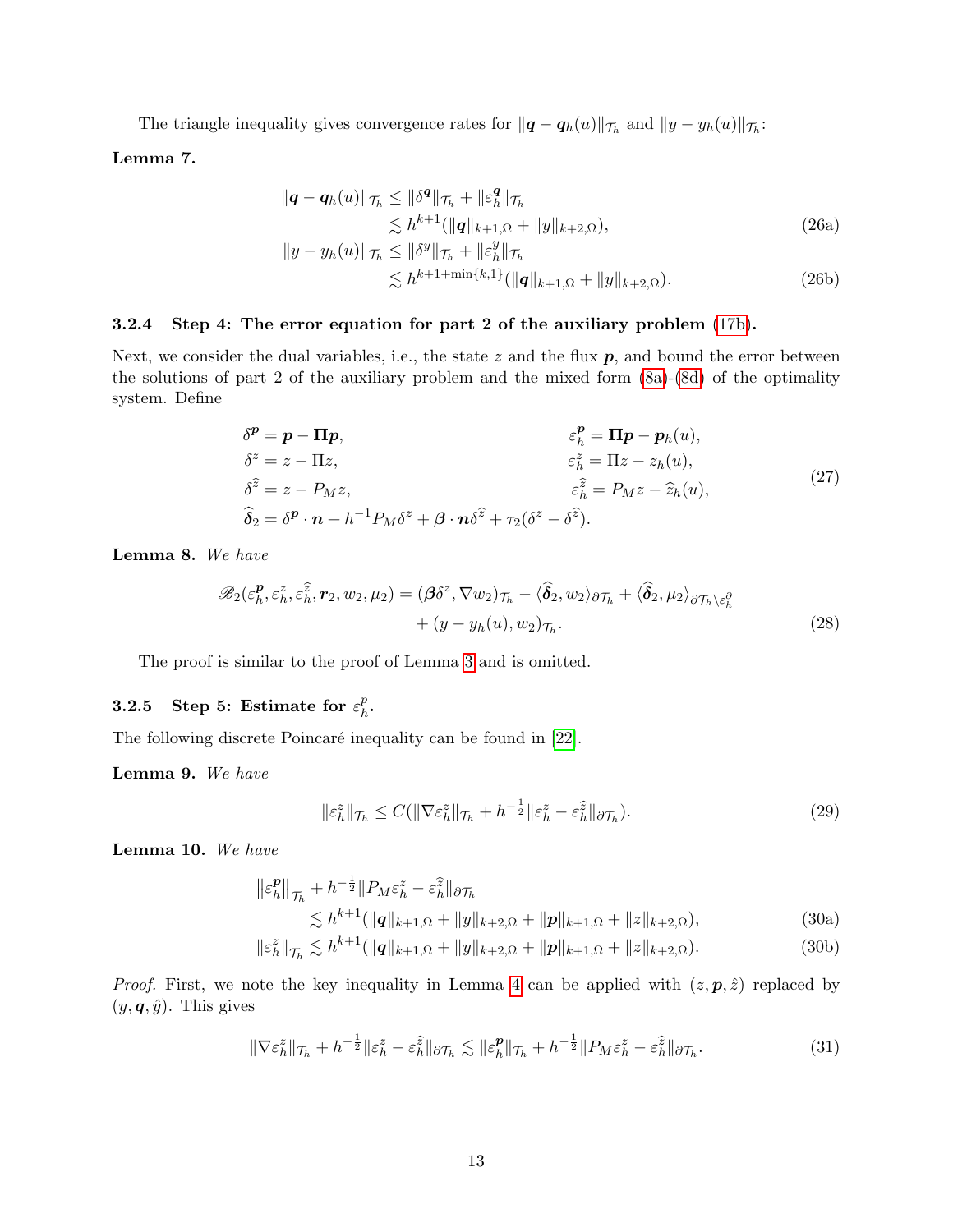Next, since  $\varepsilon_h^{\hat{z}} = 0$  on  $\varepsilon_h^{\partial}$ , the energy identity for  $\mathscr{B}_2$  in Lemma [1](#page-4-4) gives

$$
\mathscr{B}_{2}(\varepsilon_{h}^{p}, \varepsilon_{h}^{z}, \varepsilon_{h}^{\widehat{z}}, \varepsilon_{h}^{p}, \varepsilon_{h}^{z}, \varepsilon_{h}^{\widehat{z}})
$$
\n
$$
= (\varepsilon_{h}^{p}, \varepsilon_{h}^{p})\tau_{h} + h^{-1} \|P_{M}\varepsilon_{h}^{z} - \varepsilon_{h}^{\widehat{z}}\|_{\partial \mathcal{T}_{h}}^{2} + \frac{1}{2} \|(-\nabla \cdot \boldsymbol{\beta})^{\frac{1}{2}} \varepsilon_{h}^{z}\|_{\mathcal{T}_{h}}^{2}
$$
\n
$$
+ \|(\tau_{2} + \frac{1}{2}\boldsymbol{\beta} \cdot \mathbf{n})^{\frac{1}{2}} (\varepsilon_{h}^{z} - \varepsilon_{h}^{\widehat{z}}) \|_{\partial \mathcal{T}_{h}}^{2}.
$$

Then taking  $(r_2, w_2, \mu_2) = (\varepsilon_h^p)$  $_{h}^{p}, \varepsilon_{h}^{z}, \varepsilon_{h}^{\widehat{z}}$  in [\(28\)](#page-12-0) in Lemma [8](#page-12-1) gives

$$
\begin{split} (\varepsilon_h^{\mathbf{p}}, \varepsilon_h^{\mathbf{p}})_{\mathcal{T}_h} + h^{-1} \| P_M \varepsilon_h^z - \varepsilon_h^{\widehat{z}} \|_{\partial \mathcal{T}_h}^2 + \| (\tau_2 + \frac{1}{2} \boldsymbol{\beta} \cdot \mathbf{n})^{\frac{1}{2}} (\varepsilon_h^y - \varepsilon_h^{\widehat{y}}) \|_{\partial \mathcal{T}_h}^2 \\ &\leq (\boldsymbol{\beta} \delta^z, \nabla \varepsilon_h^z)_{\mathcal{T}_h} - \langle \widehat{\boldsymbol{\delta}}_2, \varepsilon_h^z - \varepsilon_h^{\widehat{z}} \rangle_{\partial \mathcal{T}_h} + (y - y_h(u), \varepsilon_h^z)_{\mathcal{T}_h} \\ &=: T_1 + T_2 + T_3. \end{split}
$$

As in the proof of Lemma [5,](#page-8-1) apply [\(31\)](#page-12-2) and Young's inequality to obtain

$$
\begin{aligned} T_1 &= (\pmb{\beta}\delta^z, \nabla\varepsilon_h^z)_{\mathcal{T}_h} \\ &\leq C\|\delta^z\|_{\mathcal{T}_h}^2 + \frac{1}{4}\|\varepsilon_h^{\pmb{P}}\|_{\mathcal{T}_h}^2 + \frac{1}{4h}\|P_M\varepsilon_h^z - \varepsilon_h^{\widehat{z}}\|_{\partial\mathcal{T}_h}^2, \\ T_2 &= -\langle\widehat{\pmb{\delta}}_2, \varepsilon_h^z - \varepsilon_h^{\widehat{z}}\rangle_{\partial\mathcal{T}_h} \\ &\leq C(\|\delta^{\pmb{P}}\|_{\mathcal{T}_h}^2 + h^{-2}\|\delta^z\|_{\mathcal{T}_h}^2 + h\|\delta^{\widehat{z}}\|_{\partial\mathcal{T}_h}^2) \\ &\quad + \frac{1}{4}\|\varepsilon_h^{\pmb{P}}\|_{\mathcal{T}_h}^2 + \frac{1}{4h}\|P_M\varepsilon_h^z - \varepsilon_h^{\widehat{z}}\|_{\partial\mathcal{T}_h}^2. \end{aligned}
$$

For the term  $T_3$ , we have

$$
T_3 = (y - y_h(u), \varepsilon_h^z)_{\mathcal{T}_h} \le ||y - y_h(u)||_{\mathcal{T}_h} ||\varepsilon_h^z||_{\mathcal{T}_h}
$$
  
\n
$$
\le C||y - y_h(u)||_{\mathcal{T}_h} (||\nabla \varepsilon_h^z||_{\mathcal{T}_h} + h^{-\frac{1}{2}}||\varepsilon_h^z - \varepsilon_h^{\widehat{z}}||_{\partial \mathcal{T}_h})
$$
  
\n
$$
\le C||y - y_h(u)||_{\mathcal{T}_h} (||\varepsilon_h^p||_{\mathcal{T}_h} + h^{-\frac{1}{2}}||P_M \varepsilon_h^z - \varepsilon_h^{\widehat{z}}||_{\partial \mathcal{T}_h})
$$
  
\n
$$
\le C||y - y_h(u)||_{\mathcal{T}_h}^2 + \frac{1}{4}||\varepsilon_h^p||_{\mathcal{T}_h}^2 + \frac{1}{4h}||P_M \varepsilon_h^z - \varepsilon_h^{\widehat{z}}||_{\partial \mathcal{T}_h}^2.
$$

Summing  $T_1$  to  $T_3$  gives

$$
\|\varepsilon_h^p\|_{\mathcal{T}_h} + h^{-\frac{1}{2}} \|P_M \varepsilon_h^z - \varepsilon_h^{\widehat{z}}\|_{\partial \mathcal{T}_h} \leq Ch^{k+1} (\|q\|_{k+1,\Omega} + \|y\|_{k+2,\Omega} + \|p\|_{k+1,\Omega} + \|z\|_{k+2,\Omega}).
$$

Finally, [\(29\)](#page-12-3), [\(30a\)](#page-12-4), and [\(31\)](#page-12-2) together imply [\(30b\)](#page-12-5).

# 3.2.6 Step 6: Estimate for  $\varepsilon_h^z$  by a duality argument.

<span id="page-13-0"></span>For  $\Theta$  given in  $L^2(\Omega)$ , we consider the dual problem for z:

$$
\Phi - \nabla \Psi = 0 \quad \text{in } \Omega,
$$
  
\n
$$
\nabla \cdot \Phi - \beta \cdot \nabla \Psi = \Theta \quad \text{in } \Omega,
$$
  
\n
$$
\Psi = 0 \quad \text{on } \partial \Omega.
$$
\n(32)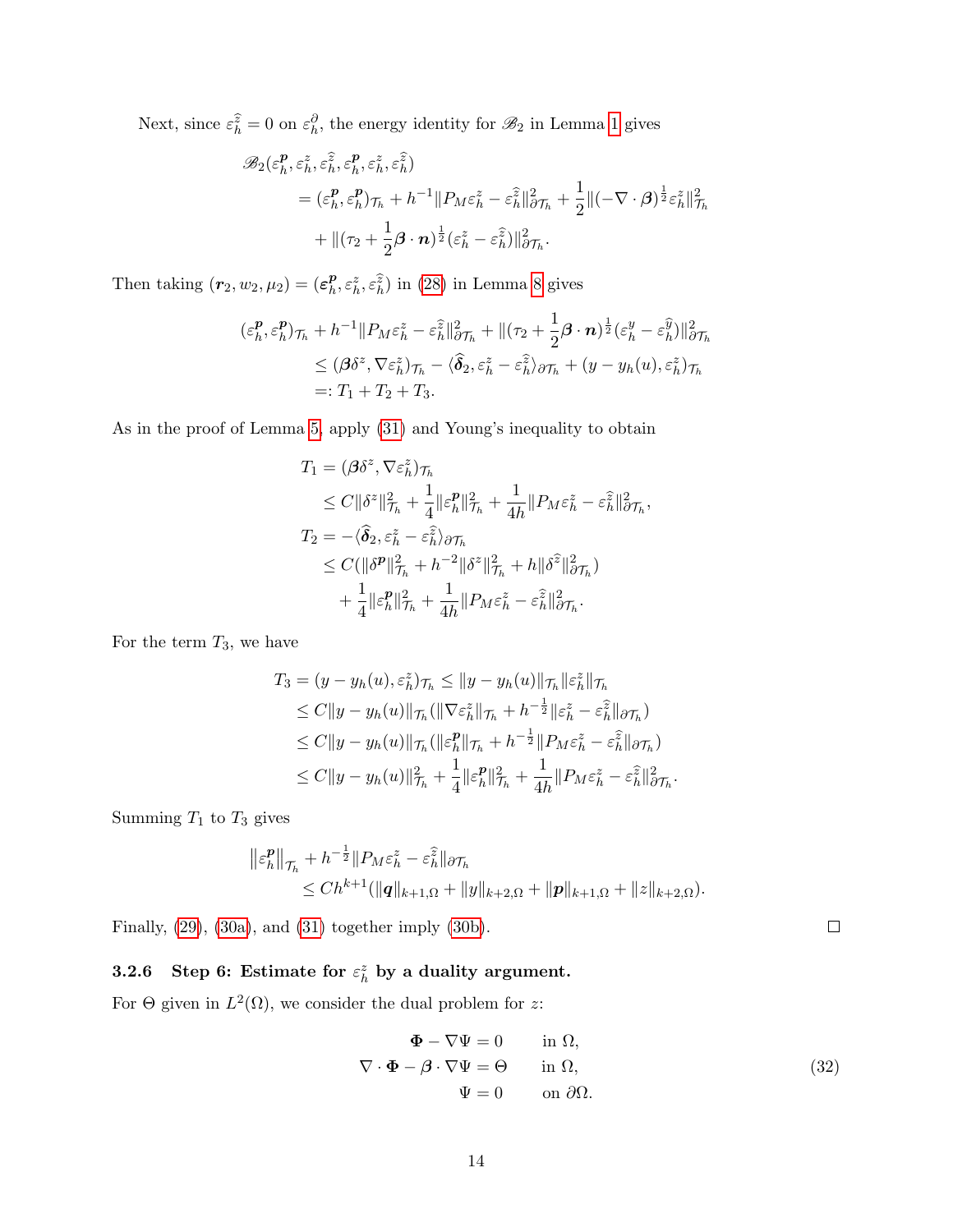Again since the domain  $\Omega$  is convex, we have the regularity estimate

$$
\|\Phi\|_{1,\Omega} + \|\Psi\|_{2,\Omega} \le C_{\text{reg}} \|\Theta\|_{\Omega},\tag{33}
$$

Before we estimate  $\varepsilon_h^z$ , we repeat the notation in [\(6\)](#page-10-0):

$$
\delta^{\Phi} = \Phi - \Pi \Phi, \quad \delta^{\Psi} = \Psi - \Pi \Psi, \quad \delta^{\Psi} = \Psi - P_M \Psi.
$$

Lemma 11. We have

$$
\|\varepsilon_h^z\|_{\mathcal{T}_h} \le Ch^{k+1+\min\{k,1\}}(\|q\|_{k+1,\Omega}+\|y\|_{k+2,\Omega}+\|p\|_{k+1,\Omega}+\|z\|_{k+2,\Omega}).
$$

*Proof.* Consider the dual problem [\(32\)](#page-13-0) and let  $\Theta = \varepsilon_h^z$ . We take  $(r_2, w_2, \mu_2) = (\Pi \Phi, \Pi \Psi, P_M \Psi)$  in [\(28\)](#page-12-0) in Lemma [8,](#page-12-1) and since  $\Psi = 0$  on  $\varepsilon_h^{\partial}$ , we have

$$
\mathscr{B}_{2}(\varepsilon_{h}^{p},\varepsilon_{h}^{z},\varepsilon_{h}^{z};\Pi\Phi,\Pi\Psi,P_{M}\Psi) \n= (\varepsilon_{h}^{p},\Pi\Phi)\tau_{h} - (\varepsilon_{h}^{z},\nabla\cdot\Pi\Phi)\tau_{h} + \langle \varepsilon_{h}^{z},\Pi\Phi\cdot\boldsymbol{n}\rangle_{\partial\mathcal{T}_{h}\setminus\varepsilon_{h}^{\partial}} \n- (\varepsilon_{h}^{p} - \beta\varepsilon_{h}^{z},\nabla\Pi\Psi)\tau_{h} + \langle \varepsilon_{h}^{p}\cdot\boldsymbol{n} + h^{-1}P_{M}\varepsilon_{h}^{z} + \tau_{2}\varepsilon_{h}^{z},\Pi\Psi\rangle_{\partial\mathcal{T}_{h}} \n- \langle(\beta\cdot\boldsymbol{n} + h^{-1} + \tau_{1})\varepsilon_{h}^{\widehat{y}},\Pi\Psi\rangle_{\partial\mathcal{T}_{h}\setminus\varepsilon_{h}^{\partial}} \n- \langle \varepsilon_{h}^{p}\cdot\boldsymbol{n} + \beta\cdot\boldsymbol{n}\varepsilon_{h}^{\widehat{z}} + h^{-1}(P_{M}\varepsilon_{h}^{z} - \varepsilon_{h}^{\widehat{z}}) + \tau_{2}(\varepsilon_{h}^{z} - \varepsilon_{h}^{\widehat{z}}),P_{M}\Psi\rangle_{\partial\mathcal{T}_{h}\setminus\varepsilon_{h}^{\partial}} \n= (\varepsilon_{h}^{p},\Phi)\tau_{h} - (\varepsilon_{h}^{z},\nabla\cdot\Phi)\tau_{h} + (\varepsilon_{h}^{z},\nabla\cdot\delta^{\Phi})\tau_{h} - \langle \varepsilon_{h}^{\widehat{z}},\delta^{\Phi}\cdot\boldsymbol{n}\rangle_{\partial\mathcal{T}_{h}} \n- (\varepsilon_{h}^{p} - \beta\varepsilon_{h}^{z},\nabla\Psi)\tau_{h} + (\varepsilon_{h}^{p} - \beta\varepsilon_{h}^{z},\nabla\delta^{\Psi})\tau_{h} \n- \langle \varepsilon_{h}^{p}\cdot\boldsymbol{n} - \beta\cdot\boldsymbol{n}\varepsilon_{h}^{\widehat{z}} + h^{-1}(P_{M}\varepsilon_{h}^{z} - \varepsilon_{h}^{\widehat{z}}) + \tau_{2}(\varepsilon_{h}^{z} - \varepsilon_{h
$$

Here, we have  $\langle \varepsilon_h^2, \Phi \cdot n \rangle_{\partial \mathcal{T}_h} = 0$ , which holds since  $\varepsilon_h^2$  is single-valued function on interior edges and  $\varepsilon_h^{\hat{z}} = 0$  on  $\varepsilon_h^{\partial}$ .

The same argument in [\(25\)](#page-10-1) gives

$$
(\varepsilon_h^z, \nabla \cdot \delta^{\Phi})_{\mathcal{T}_h} = \langle \varepsilon_h^z, \delta^{\Phi} \cdot \mathbf{n} \rangle_{\partial \mathcal{T}_h} - (\nabla \varepsilon_h^z, \delta^{\Phi})_{\mathcal{T}_h} = \langle \varepsilon_h^z, \delta^{\Phi} \cdot \mathbf{n} \rangle_{\partial \mathcal{T}_h},
$$
  
\n
$$
(\varepsilon_h^p, \nabla \delta^{\Psi})_{\mathcal{T}_h} = \langle \varepsilon_h^p \cdot \mathbf{n}, \delta^{\Psi} \rangle_{\partial \mathcal{T}_h} - (\nabla \cdot \varepsilon_h^p, \delta^{\Psi})_{\mathcal{T}_h} = \langle \varepsilon_h^p \cdot \mathbf{n}, \delta^{\Psi} \rangle_{\partial \mathcal{T}_h},
$$
  
\n
$$
(\beta \varepsilon_h^z, \nabla \delta^{\Psi})_{\mathcal{T}_h} = \langle \beta \cdot \mathbf{n} \varepsilon_h^z, \delta^{\Psi} \rangle_{\partial \mathcal{T}_h} - (\nabla \cdot \beta \varepsilon_h^z, \delta^{\Psi})_{\mathcal{T}_h} - (\beta \nabla \varepsilon_h^z, \delta^{\Psi})_{\mathcal{T}_h}.
$$

Then,

$$
\mathscr{B}_{2}(\varepsilon_{h}^{p},\varepsilon_{h}^{z},\varepsilon_{h}^{\widehat{z}};\mathbf{\Pi\Phi},\Pi\Psi,P_{M}\Psi) = \|\varepsilon_{h}^{z}\|_{\mathcal{T}_{h}}^{2} + \langle \varepsilon_{h}^{z} - \varepsilon_{h}^{\widehat{z}},\delta^{\mathbf{\Phi}}\cdot\mathbf{n} - \boldsymbol{\beta}\cdot\mathbf{n}\delta^{\Psi}\rangle_{\partial\mathcal{T}_{h}} + (\nabla\varepsilon_{h}^{z},\boldsymbol{\beta}\delta^{\Psi}) + (\nabla\cdot\boldsymbol{\beta}\varepsilon_{h}^{z},\delta^{\Psi})_{\mathcal{T}_{h}} - \langle h^{-1}(P_{M}\varepsilon_{h}^{z} - \varepsilon_{h}^{\widehat{z}}) + \tau_{1}(\varepsilon_{h}^{z} - \varepsilon_{h}^{\widehat{z}}),\delta^{\Psi} - \delta^{\widehat{\Psi}}\rangle_{\partial\mathcal{T}_{h}},
$$

where we have used  $\varepsilon_h^{\hat{z}}$  is single-valued function on interior edges and  $\varepsilon_h^{\hat{z}} = 0$  on  $\varepsilon_h^{\partial}$ . On the other hand,

$$
\mathscr{B}_{2}(\varepsilon_{h}^{p}, \varepsilon_{h}^{z}, \varepsilon_{h}^{z}; \Pi \Phi, \Pi \Psi, P_{M} \Psi) = (\beta \delta^{z}, \nabla \Pi \Psi)_{\mathcal{T}_{h}} + \langle \widehat{\delta}_{1}, \delta^{\Psi} - \delta^{\widehat{\Psi}} \rangle_{\partial \mathcal{T}_{h}} + (y - y_{h}(u), \Pi \Psi)_{\mathcal{T}_{h}}.
$$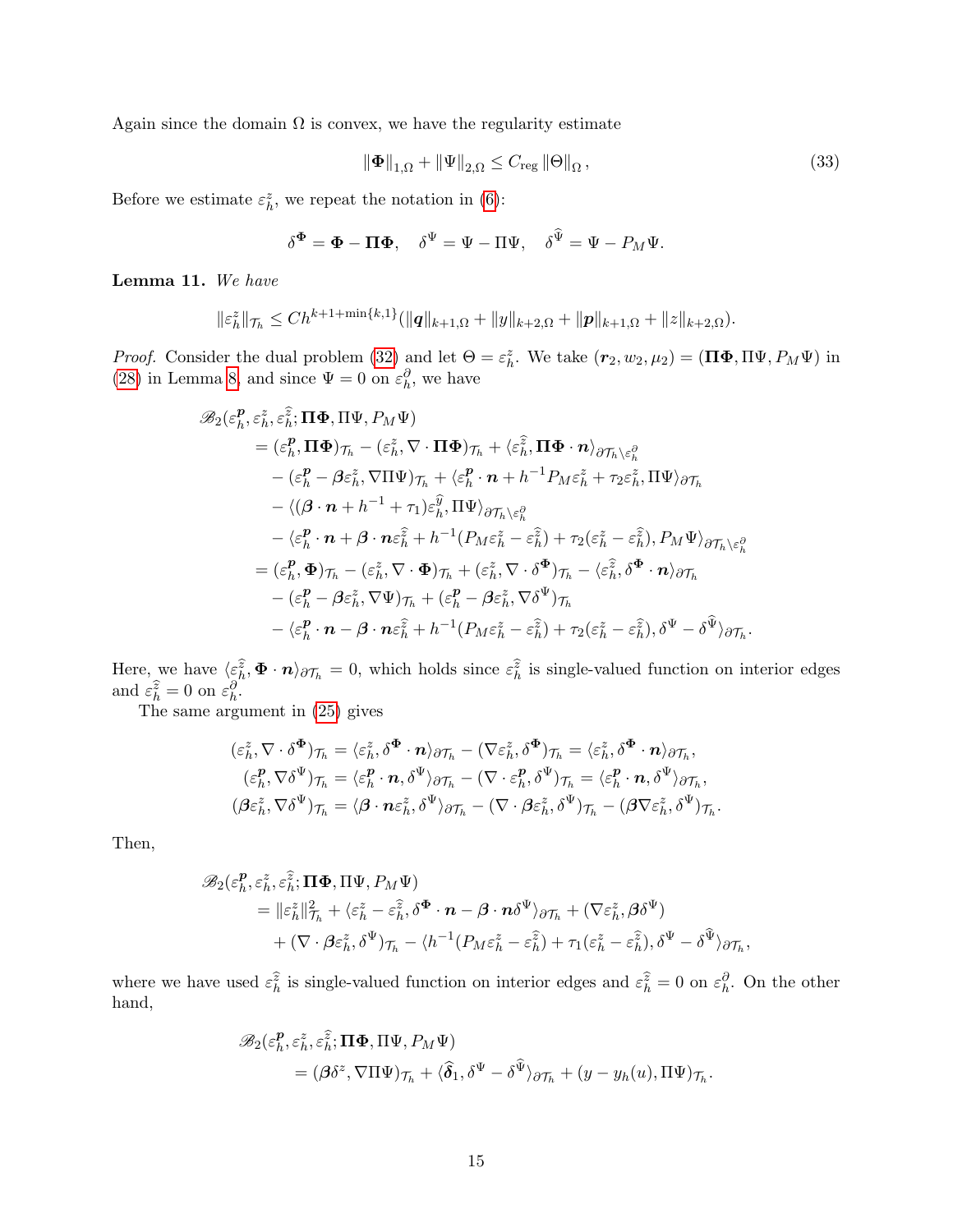Comparing the above two equalities gives

$$
\|\varepsilon_h^{\tilde{z}}\|_{\mathcal{T}_h}^2 = -\langle \varepsilon_h^{\tilde{z}} - \varepsilon_h^{\tilde{z}}, \delta^{\Phi} \cdot \boldsymbol{n} + \boldsymbol{\beta} \cdot \boldsymbol{n} \delta^{\Psi} \rangle_{\partial \mathcal{T}_h} - (\nabla \varepsilon_h^{\tilde{z}}, \boldsymbol{\beta} \delta^{\Psi})_{\mathcal{T}_h} + (\boldsymbol{\beta} \delta^z, \nabla \Pi \Psi)_{\mathcal{T}_h} + \langle h^{-1} (P_M \varepsilon_h^{\tilde{z}} - \varepsilon_h^{\tilde{z}}) + \tau_2 (\varepsilon_h^{\tilde{z}} - \varepsilon_h^{\tilde{z}}) + \hat{\boldsymbol{\delta}}_2, \delta^{\Psi} - \delta^{\tilde{\Psi}} \rangle_{\partial \mathcal{T}_h} - (\nabla \cdot \boldsymbol{\beta} \varepsilon_h^{\tilde{z}}, \delta^{\Psi})_{\mathcal{T}_h} + (y - y_h(u), \Pi \Psi)_{\mathcal{T}_h} =: S_1 + S_2 + S_3 + S_4 + S_5 + S_6.
$$

We can estimate  $S_1$  to  $S_4$  as in the proof of Lemma [6](#page-10-0) to get

$$
\sum_{i=1}^{4} S_i \leq Ch^{k+1+\min\{k,1\}}(\|q\|_{k+1,\Omega}+\|y\|_{k+2,\Omega}+\|p\|_{k+1,\Omega}+\|z\|_{k+2,\Omega}).
$$

By the estimate for  $\varepsilon_h^z$  in [\(30b\)](#page-12-5) in Lemma [10,](#page-12-6) we have

$$
S_5 = -(\nabla \cdot \beta \varepsilon_h^z, \delta^{\Psi}) \tau_h \leq C \|\varepsilon_h^z\| \tau_h \|\delta^{\Psi}\| \tau_h
$$
  

$$
\leq Ch^{k+2}(\|\mathbf{q}\|_{k+1,\Omega} + \|\mathbf{y}\|_{k+2,\Omega} + \|\mathbf{p}\|_{k+1,\Omega} + \|z\|_{k+2,\Omega}) \|\varepsilon_h^z\| \tau_h.
$$

The estimate of the last term  $S_6$  can be easily obtained from [\(7\)](#page-12-7):

$$
S_6 = (y - y_h(u), \Pi \Psi)_{\mathcal{T}_h} \le ||y - y_h(u)||_{\mathcal{T}_h} (||\delta^{\Psi}||_{\mathcal{T}_h} + ||\Psi||_{\mathcal{T}_h})
$$
  
\$\leq Ch^{k+1+\min\{k,1\}} ||\varepsilon\_h^z||\_{\mathcal{T}\_h}\$.

Finally, we complete the proof by combining the estimates for  $S_1$  to  $S_6$ .

The triangle inequality gives convergence rates for  $\|\bm{p}-\bm{p}_h(u)\|_{\mathcal{T}_h}$  and  $\|z-z_h(u)\|_{\mathcal{T}_h}$ :

### <span id="page-15-0"></span>Lemma 12.

$$
\|\mathbf{p} - \mathbf{p}_h(u)\|_{\mathcal{T}_h} \le \|\delta^{\mathbf{p}}\|_{\mathcal{T}_h} + \|\varepsilon_h^{\mathbf{p}}\|_{\mathcal{T}_h}
$$
  
\n
$$
\lesssim h^{k+1}(\|\mathbf{q}\|_{k+1,\Omega} + \|y\|_{k+2,\Omega} + \|\mathbf{p}\|_{k+1,\Omega} + \|z\|_{k+2,\Omega})
$$
  
\n
$$
\|z - z_h(u)\|_{\mathcal{T}_h} \le \|\delta^z\|_{\mathcal{T}_h} + \|\varepsilon_h^z\|_{\mathcal{T}_h}
$$
  
\n
$$
\lesssim h^{k+1+\min\{k,1\}}(\|\mathbf{q}\|_{k+1,\Omega} + \|y\|_{k+2,\Omega} + \|\mathbf{p}\|_{k+1,\Omega} + \|z\|_{k+2,\Omega}).
$$
 (34b)

# $\textbf{3.2.7} \quad \textbf{Step 7: Estimate for } \|u-u_h\|_{\mathcal{T}_h}, \ \|y-y_h\|_{\mathcal{T}_h} \textbf{ and } \|z-z_h\|_{\mathcal{T}_h}.$

To obtain the main result, we bound the error between the solutions of the auxiliary problem and the HDG problem [\(15\)](#page-4-0). The proofs of the results in Steps 7 and 8 are similar to the proofs of the corresponding results in our earlier work [\[15\]](#page-20-6); we include them for completeness.

For the final steps, let

$$
\zeta_{\boldsymbol{q}} = \boldsymbol{q}_h(u) - \boldsymbol{q}_h, \quad \zeta_{\boldsymbol{y}} = y_h(u) - y_h, \quad \zeta_{\widehat{\boldsymbol{y}}} = \widehat{y}_h(u) - \widehat{y}_h, \n\zeta_{\boldsymbol{p}} = \boldsymbol{p}_h(u) - \boldsymbol{p}_h, \quad \zeta_{\boldsymbol{z}} = z_h(u) - z_h, \quad \zeta_{\widehat{\boldsymbol{z}}} = \widehat{z}_h(u) - \widehat{z}_h.
$$

Subtracting the auxiliary problem and the HDG problem gives the error equations

<span id="page-15-1"></span>
$$
\mathscr{B}_1(\zeta_\mathbf{q}, \zeta_y, \zeta_{\widehat{y}}; \mathbf{r}_1, w_1, \mu_1) = (u - u_h, w_1) \tau_h \tag{35a}
$$

<span id="page-15-2"></span>
$$
\mathscr{B}_2(\zeta_p, \zeta_z, \zeta_{\widehat{z}}; \mathbf{r}_2, w_2, \mu_2) = -(\zeta_y, w_2)_{\mathcal{T}_h}.\tag{35b}
$$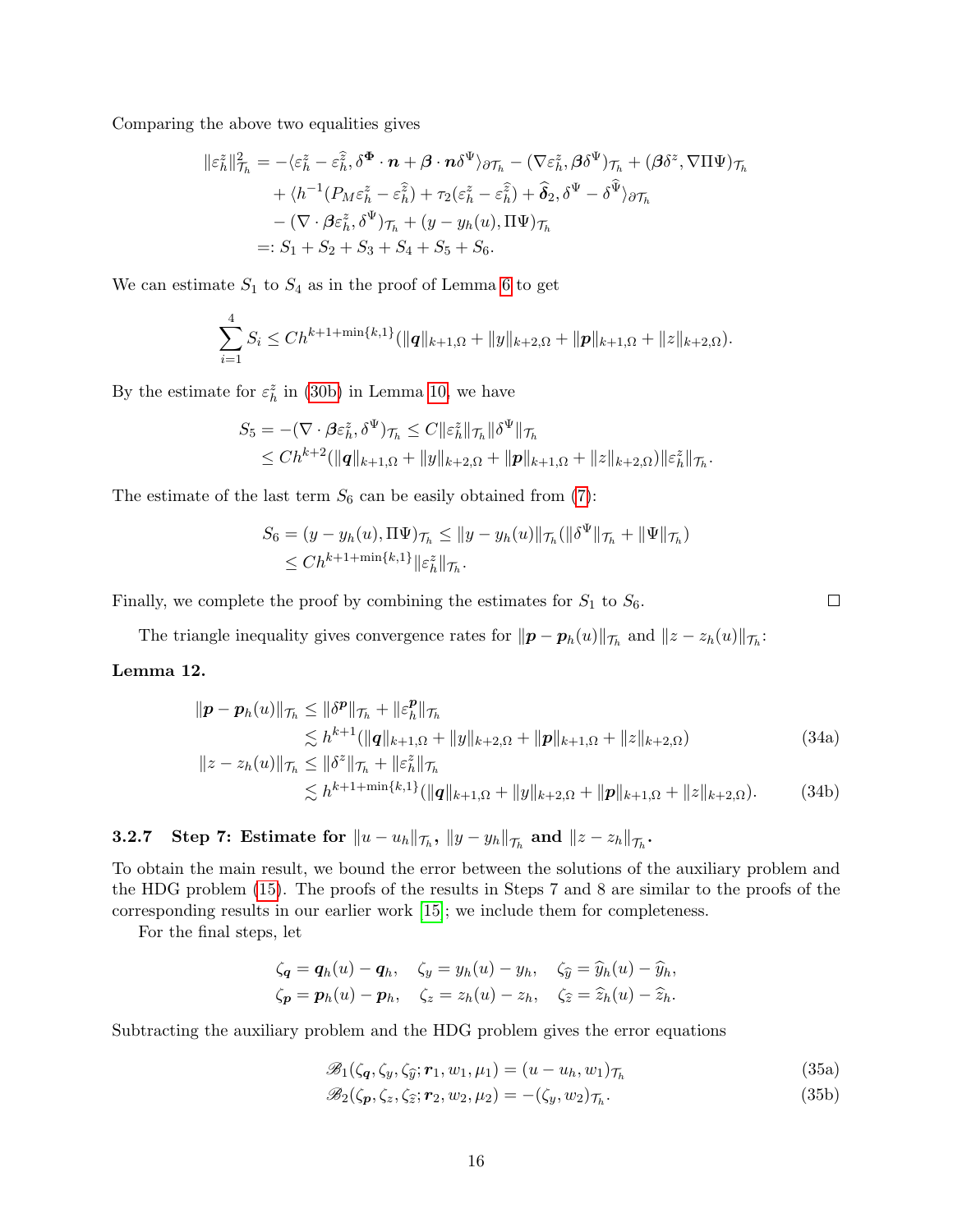Lemma 13. We have

$$
\gamma \|u - u_h\|_{\mathcal{T}_h}^2 + \|y_h(u) - y_h\|_{\mathcal{T}_h}^2
$$
  
=  $(z_h - \gamma u_h, u - u_h)_{\mathcal{T}_h} - (z_h(u) - \gamma u, u - u_h)_{\mathcal{T}_h}.$  (36)

Proof. First, we have

$$
(z_h - \gamma u_h, u - u_h)\tau_h - (z_h(u) - \gamma u, u - u_h)\tau_h
$$
  
= -(\zeta\_z, u - u\_h)\tau\_h + \gamma ||u - u\_h||^2\_{\tau\_h}

Next, Lemma [2](#page-6-0) gives

$$
\mathscr{B}_1(\zeta_{\boldsymbol{q}},\zeta_{\boldsymbol{y}},\zeta_{\widehat{\boldsymbol{y}}};\zeta_{\boldsymbol{p}},-\zeta_z,-\zeta_{\widehat{z}})+\mathscr{B}_2(\zeta_{\boldsymbol{p}},\zeta_z,\zeta_{\widehat{z}};-\zeta_{\boldsymbol{q}},\zeta_{\boldsymbol{y}},\zeta_{\widehat{\boldsymbol{y}}})=0.
$$

On the other hand, working from the definitions yields

$$
\mathscr{B}_1(\zeta_q, \zeta_y, \zeta_{\widehat{y}}; \zeta_p, -\zeta_z, -\zeta_{\widehat{z}}) + \mathscr{B}_2(\zeta_p, \zeta_z, \zeta_{\widehat{z}}; -\zeta_q, \zeta_y, \zeta_{\widehat{y}})
$$
  
=  $-(u - u_h, \zeta_z)_{\mathcal{T}_h} - ||\zeta_y||_{\mathcal{T}_h}^2.$ 

Comparing the above two equalities gives

$$
-(u-u_h,\zeta_z)\tau_h=\|\zeta_y\|_{\mathcal{T}_h}^2,
$$

which completes the proof.

Theorem 2. We have

$$
||u - u_h||_{\mathcal{T}_h} \lesssim h^{k+1 + \min\{k, 1\}} (|\mathbf{q}|_{k+1} + |y|_{k+2} + |\mathbf{p}|_{k+1} + |z|_{k+2}), \tag{37a}
$$

$$
||y - y_h||_{\mathcal{T}_h} \lesssim h^{k+1 + \min\{k, 1\}} (|\mathbf{q}|_{k+1} + |y|_{k+2} + |\mathbf{p}|_{k+1} + |z|_{k+2}),
$$
\n(37b)

$$
||z - z_h||_{\mathcal{T}_h} \lesssim h^{k+1+\min\{k,1\}} (|\mathbf{q}|_{k+1} + |y|_{k+2} + |\mathbf{p}|_{k+1} + |z|_{k+2}). \tag{37c}
$$

*Proof.* The continuous and discretized optimality conditions [\(4e\)](#page-1-2) and [\(15c\)](#page-4-3) give  $\gamma u = z$  and  $\gamma u_h =$  $z_h$ . Use these equations and the previous lemma to obtain

$$
\gamma \|u - u_h\|_{\mathcal{T}_h}^2 + \|\zeta_y\|_{\mathcal{T}_h}^2
$$
  
=  $(z_h - \gamma u_h, u - u_h)_{\mathcal{T}_h} - (z_h(u) - \gamma u, u - u_h)_{\mathcal{T}_h}$   
=  $-(z_h(u) - z, u - u_h)_{\mathcal{T}_h}$   
 $\leq \|z_h(u) - z\|_{\mathcal{T}_h} \|u - u_h\|_{\mathcal{T}_h}$   
 $\leq \frac{1}{2\gamma} \|z_h(u) - z\|_{\mathcal{T}_h}^2 + \frac{\gamma}{2} \|u - u_h\|_{\mathcal{T}_h}^2.$ 

By Lemma [12,](#page-15-0) we have

$$
||u-u_h||_{\mathcal{T}_h}+||\zeta_y||_{\mathcal{T}_h}\lesssim h^{k+1+\min\{k,1\}}(|q|_{k+1}+|y|_{k+2}+|p|_{k+1}+|z|_{k+2}).
$$

By the triangle inequality and Lemma [7](#page-12-7) we obtain

$$
||y-y_h||_{\mathcal{T}_h} \lesssim h^{k+1+\min\{k,1\}} (|\mathbf{q}|_{k+1}+|y|_{k+2}+|\mathbf{p}|_{k+1}+|z|_{k+2}).
$$

Finally,  $z = \gamma u$  and  $z_h = \gamma u_h$  give

$$
||z-z_h||_{\mathcal{T}_h} \lesssim h^{k+1+\min\{k,1\}} (|\mathbf{q}|_{k+1}+|y|_{k+2}+|\mathbf{p}|_{k+1}+|z|_{k+2}).
$$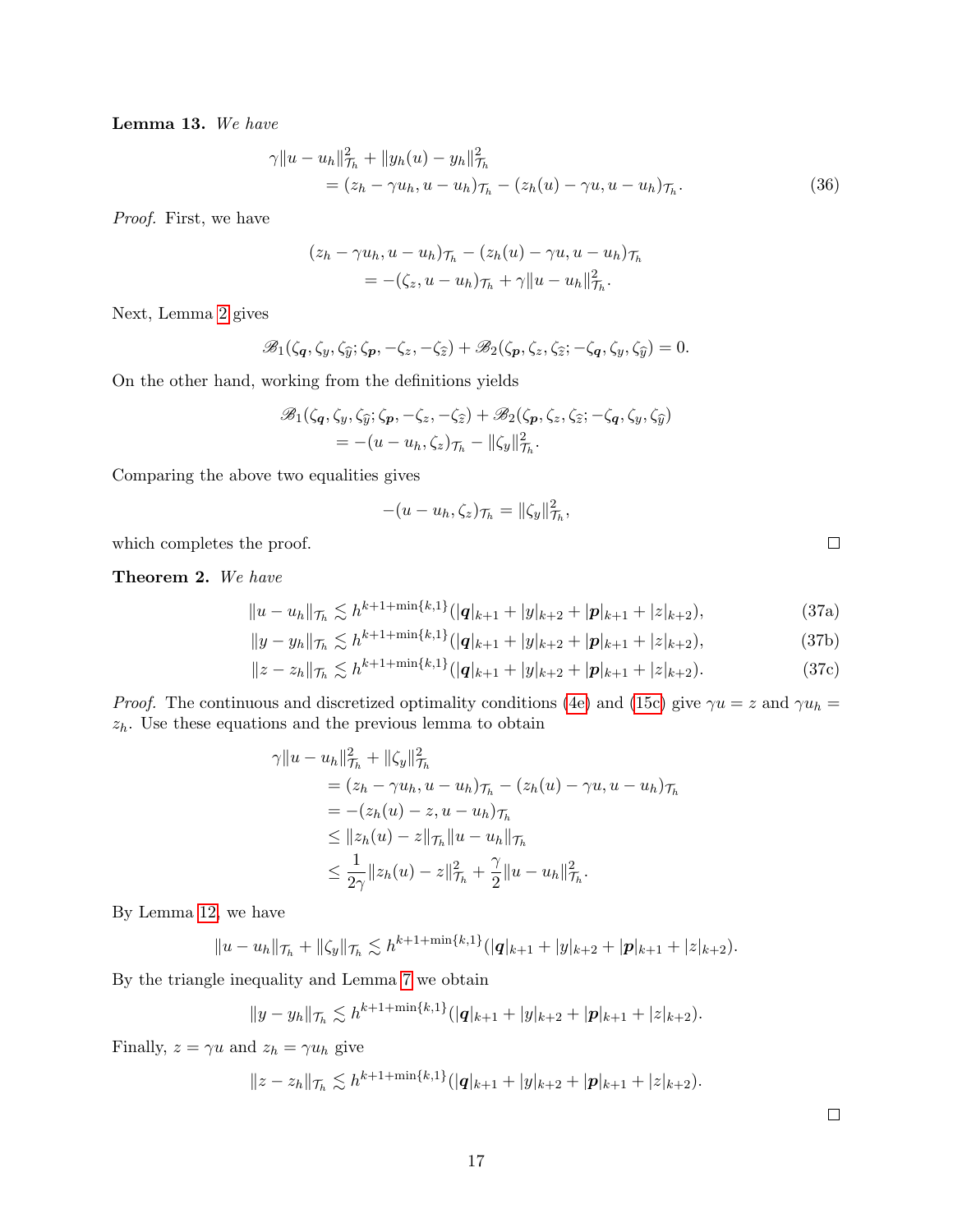# 3.2.8 Step 8: Estimate for  $\|q-q_h\|_{\mathcal{T}_h}$  and  $\|p-p_h\|_{\mathcal{T}_h}$ .

Lemma 14. We have

$$
\|\zeta_{\mathbf{q}}\|_{\mathcal{T}_h} \lesssim h^{k+1+\min\{k,1\}} (|\mathbf{q}|_{k+1} + |y|_{k+2} + |\mathbf{p}|_{k+1} + |z|_{k+2}),\tag{38a}
$$

$$
\|\zeta_{\mathbf{p}}\|_{\mathcal{T}_h} \lesssim h^{k+1+\min\{k,1\}} (|\mathbf{q}|_{k+1} + |y|_{k+2} + |\mathbf{p}|_{k+1} + |z|_{k+2}).\tag{38b}
$$

Proof. By Lemma [1](#page-4-4) and the error equation [\(35a\)](#page-15-1), we have

$$
\|\zeta_{\mathbf{q}}\|_{\mathcal{T}_h}^2 \lesssim \mathscr{B}_1(\zeta_{\mathbf{q}}, \zeta_y, \zeta_{\widehat{y}}; \zeta_{\mathbf{q}}, \zeta_y, \zeta_{\widehat{y}})
$$
  
\n
$$
= (u - u_h, \zeta_y)_{\mathcal{T}_h}
$$
  
\n
$$
\leq \|u - u_h\|_{\mathcal{T}_h} \|\zeta_y\|_{\mathcal{T}_h}
$$
  
\n
$$
\lesssim h^{2k+2+2 \min\{k, 1\}} (|\mathbf{q}|_{k+1} + |y|_{k+1} + |\mathbf{p}|_{k+1} + |z|_{k+1})^2.
$$

Similarly, by Lemma [1](#page-4-4) and the error equation [\(35b\)](#page-15-2), we have

$$
\|\zeta_{p}\|_{\mathcal{T}_{h}}^{2} \lesssim \mathscr{B}_{2}(\zeta_{p}, \zeta_{z}, \zeta_{\widehat{z}}; \zeta_{p}, \zeta_{z}, \zeta_{\widehat{z}})
$$
  
\n
$$
= -(\zeta_{y}, \zeta_{z})_{\mathcal{T}_{h}}
$$
  
\n
$$
\leq \|\zeta_{y}\|_{\mathcal{T}_{h}} \|\zeta_{z}\|_{\mathcal{T}_{h}}
$$
  
\n
$$
\lesssim h^{2k+2+2 \min\{k, 1\}} (|\boldsymbol{q}|_{k+1} + |\boldsymbol{y}|_{k+1} + |\boldsymbol{p}|_{k+1} + |z|_{k+1})^{2}.
$$

The above lemma along with the triangle inequality, Lemma [7,](#page-12-7) and Lemma [12](#page-15-0) complete the proof of the main result:

Theorem 3. We have

$$
\|\mathbf{q} - \mathbf{q}_h\|_{\mathcal{T}_h} \lesssim h^{k+1} (|\mathbf{q}|_{k+1} + |y|_{k+2} + |\mathbf{p}|_{k+1} + |z|_{k+2}), \tag{39a}
$$

 $\Box$ 

$$
\|\mathbf{p} - \mathbf{p}_h\|_{\mathcal{T}_h} \lesssim h^{k+1} (|\mathbf{q}|_{k+1} + |y|_{k+2} + |\mathbf{p}|_{k+1} + |z|_{k+2}). \tag{39b}
$$

# <span id="page-17-0"></span>4 Numerical Experiments

To illustrate our convergence results, we consider two examples on a square domain  $\Omega = [0,1] \times$  $[0,1] \subset \mathbb{R}^2$  from our previous work [\[15\]](#page-20-6). We first take  $\gamma = 1$  and choose the exact state, dual state, and function  $\beta$ . Then we generate the data f, g, and  $y_d$  using the optimality system [\(4\)](#page-1-0).

Table [1–](#page-18-0)Table [4](#page-19-3) show the computed errors and convergence rates for  $k = 0$  and  $k = 1$  for the two examples. The computational results match the theory.

<span id="page-17-2"></span><span id="page-17-1"></span>**Example 1.** 
$$
\beta = [1, 1]
$$
, state  $y(x_1, x_2) = \sin(\pi x_1)$ , dual state  $z(x_1, x_2) = \sin(\pi x_1) \sin(\pi x_2)$ \n**Example 2.**  $\beta = [x_2, x_1]$ , state  $y(x_1, x_2) = \sin(\pi x_1)$ , dual state  $z(x_1, x_2) = \sin(\pi x_1) \sin(\pi x_2)$ 

### 5 Conclusions

In our earlier work [\[15\]](#page-20-6), we considered an HDG method with degree k polynomials for all variables to approximate the solution of an optimal distributed control problems for an elliptic convection diffusion equation. We proved optimal convergence rates for all variables in [\[15\]](#page-20-6) when  $\beta$  is divergence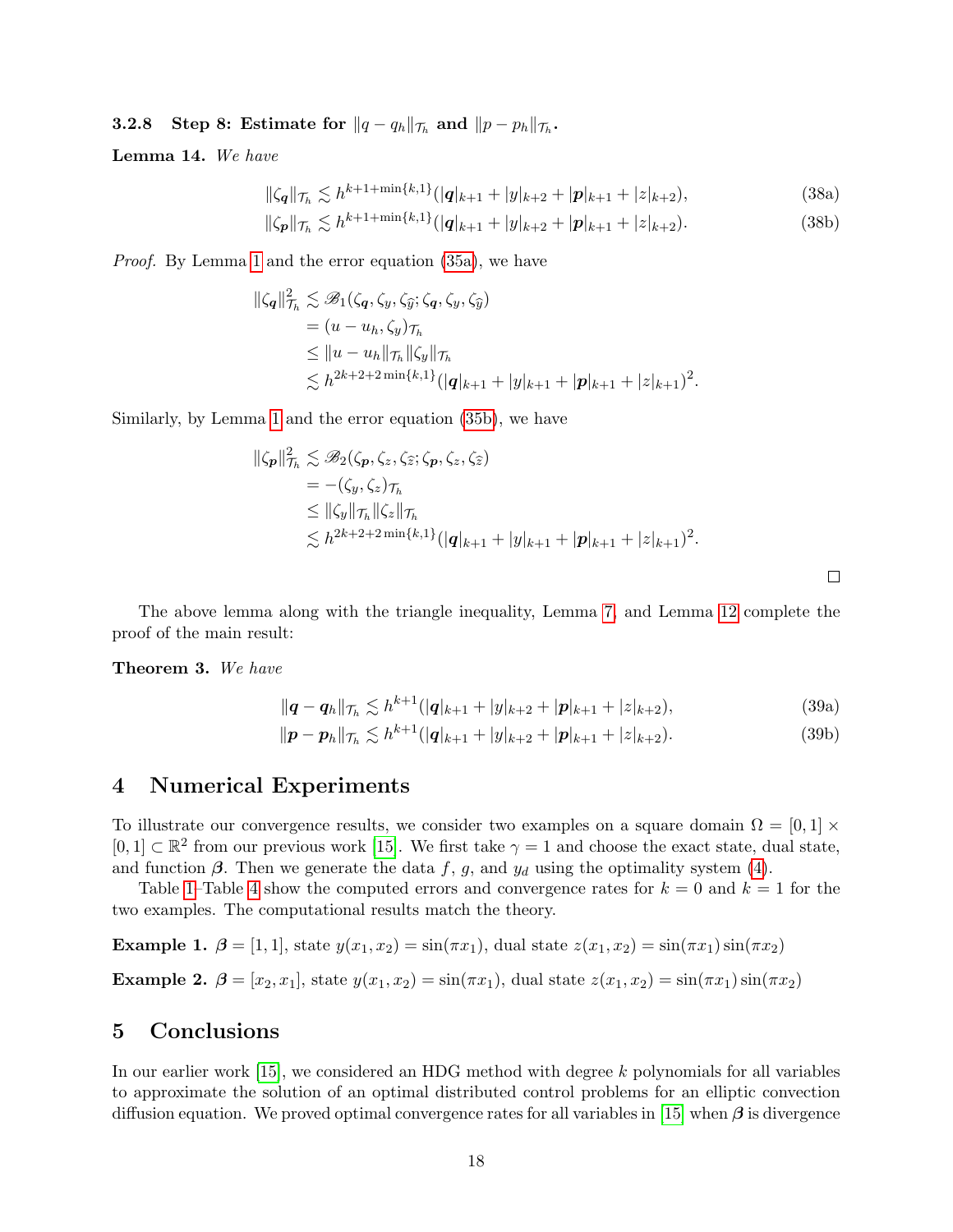| $h/\sqrt{2}$                                                | 1/16       | 1/32       | 1/64       | 1/128      | 1/256      |
|-------------------------------------------------------------|------------|------------|------------|------------|------------|
| $\left\ \boldsymbol{q}-\boldsymbol{q}_h\right\ _{0,\Omega}$ | 1.7274e-01 | 9.7054e-02 | 5.2507e-02 | 2.7509e-02 | 1.4111e-02 |
| order                                                       |            | 0.83       | 0.89       | 0.93       | 0.96       |
| $\left\ \boldsymbol{p}-\boldsymbol{p}_h\right\ _{0,\Omega}$ | 2.5783e-01 | 1.4468e-01 | 7.7818e-02 | 4.0586e-02 | 2.0763e-02 |
| order                                                       |            | 0.833      | 0.89       | 0.94       | 0.97       |
| $  y-y_h  _{0,\Omega}$                                      | 2.4430e-02 | 1.4046e-02 | 7.8371e-03 | 4.1908e-03 | 2.1744e-03 |
| order                                                       |            | 0.80       | 0.84       | 0.90       | 0.95       |
| $  z-z_h  _{0,\Omega}$                                      | 2.8132e-02 | 1.8225e-02 | 1.0659e-02 | 5.8061e-03 | 3.0363e-03 |
| order                                                       |            | 0.63       | 0.77       | 0.88       | 0.94       |

<span id="page-18-0"></span>Table [1:](#page-17-1) Example 1: Errors for the state y, adjoint state z, and the fluxes  $q$  and  $p$  when  $k = 0$ .

| $h/\sqrt{2}$                                                | 1/8          | 1/16       | 1/32       | 1/64       | 1/128      |
|-------------------------------------------------------------|--------------|------------|------------|------------|------------|
| $\left\ \boldsymbol{q}-\boldsymbol{q}_h\right\ _{0,\Omega}$ | 1.1365e-02   | 3.0743e-03 | 8.0051e-04 | 2.0438e-04 | 5.1648e-05 |
| order                                                       |              | 1.89       | 1.94       | 1.97       | 1.98       |
| $\left\ \boldsymbol{p}-\boldsymbol{p}_h\right\ _{0,\Omega}$ | $2.6923e-02$ | 6.9736e-03 | 1.7764e-03 | 4.4849e-04 | 1.1269e-04 |
| order                                                       |              | 1.95       | 1.97       | 1.99       | 2.00       |
| $  y-y_h  _{0,\Omega}$                                      | 1.9986e-03   | 2.8351e-04 | 3.7918e-05 | 4.9101e-06 | 6.2497e-07 |
| order                                                       |              | 2.82       | 2.90       | 2.95       | 2.97       |
| $  z-z_h  _{0,\Omega}$                                      | 3.8753e-03   | 5.3846e-04 | 7.1154e-05 | 9.1544e-06 | 1.1613e-06 |
| order                                                       |              | 2.85       | 2.92       | 2.96       | 2.98       |

Table 2: Example [1:](#page-17-1) Errors for the state y, adjoint state z, and the fluxes  $q$  and  $p$  when  $k = 1$ .

| $h/\sqrt{2}$                                                | 1/16       | 1/32       | 1/64       | 1/128      | 1/256      |
|-------------------------------------------------------------|------------|------------|------------|------------|------------|
| $\left\ \boldsymbol{q}-\boldsymbol{q}_h\right\ _{0,\Omega}$ | 1.7074e-01 | 9.5848e-02 | 5.1838e-02 | 2.7156e-02 | 1.3929e-02 |
| order                                                       |            | 0.83       | 0.89       | 0.93       | 0.96       |
| $\left\ \boldsymbol{p}-\boldsymbol{p}_h\right\ _{0,\Omega}$ | 2.5679e-01 | 1.4404e-01 | 7.7454e-02 | 4.0391e-02 | 2.0661e-02 |
| order                                                       |            | 083        | 0.90       | 0.94       | 0.97       |
| $  y-y_h  _{0,\Omega}$                                      | 2.4537e-02 | 1.4150e-02 | 7.9032e-03 | 4.2273e-03 | 2.1935e-03 |
| order                                                       |            | 0.79       | 0.84       | 0.90       | 0.95       |
| $  z-z_h  _{0,\Omega}$                                      | 2.8293e-02 | 1.8369e-02 | 1.0747e-02 | 5.8549e-03 | 3.0618e-03 |
| order                                                       |            | 0.62       | 0.77       | 0.88       | 0.94       |

Table 3: Example [2:](#page-17-2) Errors for the state y, adjoint state z, and the fluxes  $q$  and  $p$  when  $k = 0$ .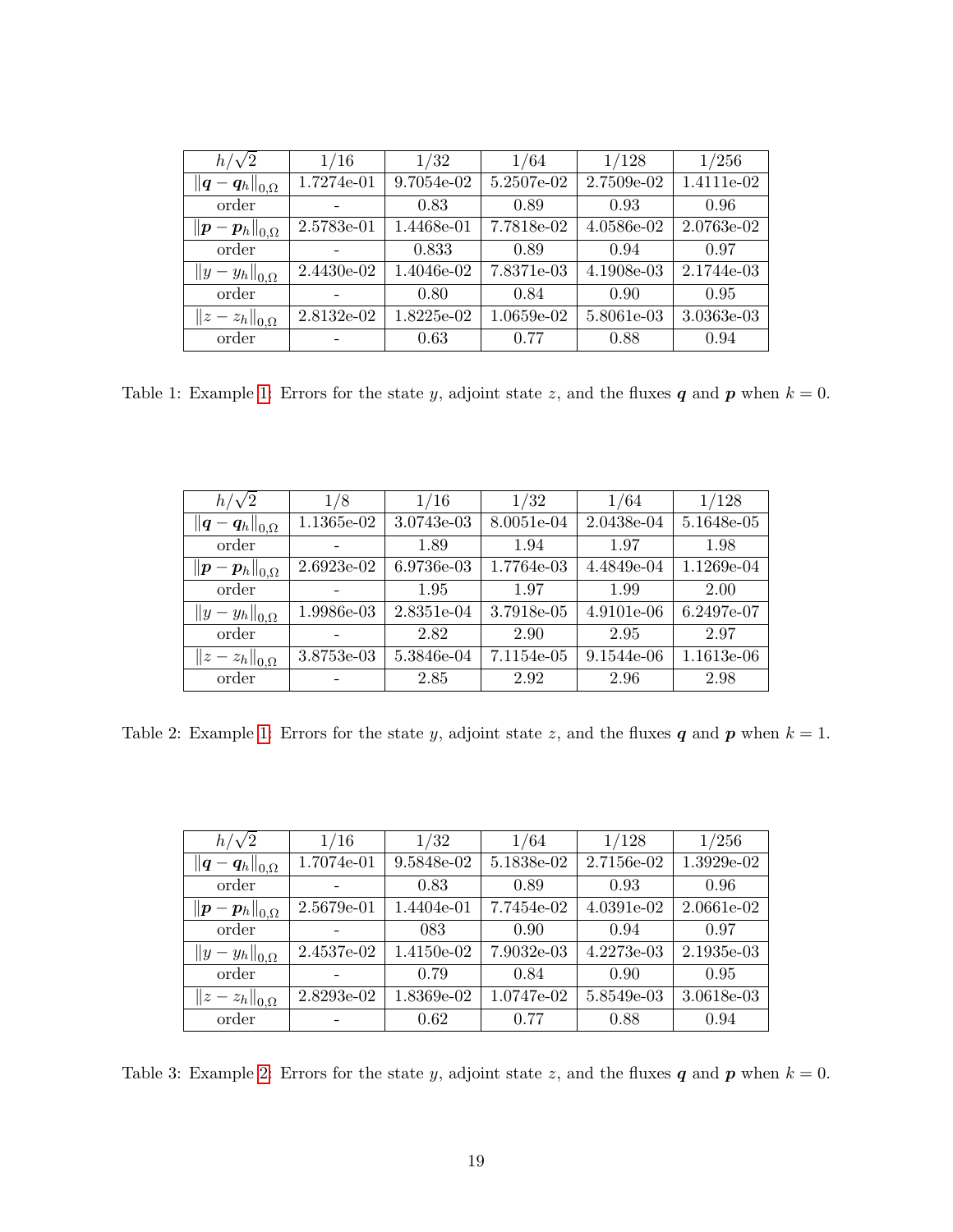| $h/\sqrt{2}$                                                | 1/8        | 1/16       | 1/32       | 1/64       | 1/128      |
|-------------------------------------------------------------|------------|------------|------------|------------|------------|
| $\left\ \boldsymbol{q}-\boldsymbol{q}_h\right\ _{0,\Omega}$ | 1.0144e-02 | 2.7469e-03 | 7.1555e-04 | 1.8271e-04 | 4.6174e-05 |
| order                                                       |            | 1.88       | 1.94       | 1.97       | 1.98       |
| $\left\ \boldsymbol{p}-\boldsymbol{p}_h\right\ _{0,\Omega}$ | 2.6378e-02 | 6.8203e-03 | 1.7358e-03 | 4.3805e-04 | 1.1004e-04 |
| order                                                       |            | 1.95       | 1.97       | 1.99       | 1.99       |
| $  y-y_h  _{0,\Omega}$                                      | 1.8869e-03 | 2.6762e-04 | 3.5771e-05 | 4.6297e-06 | 5.8909e-07 |
| order                                                       |            | 2.82       | 2.90       | 2.95       | 2.97       |
| $  z-z_h  _{0,\Omega}$                                      | 3.8001e-03 | 5.2896e-04 | 6.9919e-05 | 8.9948e-06 | 1.1409e-06 |
| order                                                       |            | 2.84       | 2.92       | 2.96       | 2.98       |

<span id="page-19-3"></span>Table 4: Example [2:](#page-17-2) Errors for the state y, adjoint state z, and the fluxes q and p when  $k = 1$ .

free; however, we did not obtain superconvergence. In this work, we considered the same control problem and approximated the solution using a different HDG method with degree  $k+1$  polynomials for the flux variables and degree k polynomials for the other variables. When  $k > 0$  and  $\nabla \cdot \boldsymbol{\beta} \leq 0$ , we obtained superconvergence for the control, state, and dual state, and optimal convergence rates for the fluxes. We plan to consider HDG methods for more complicated optimal control problems for PDEs in the future.

# Acknowledgements

W. Hu was supported in part by a postdoctoral fellowship for the annual program on Control Theory and its Applications at the Institute for Mathematics and its Applications (IMA) at the University of Minnesota. J. Singler and Y. Zhang were supported in part by National Science Foundation grant DMS-1217122. J. Singler and Y. Zhang thank the IMA for funding research visits, during which some of this work was completed. X. Zheng thanks Missouri University of Science and Technology for hosting him as a visiting scholar; some of this work was completed during his research visit. The authors thank Weifeng Qiu for many helpful discussions.

# References

- <span id="page-19-0"></span>[1] Becker, R., Vexler, B.: Optimal control of the convection-diffusion equation using stabilized finite element methods. Numer. Math. 106(3), 349–367 (2007)
- [2] Braack, M.: Optimal control in fluid mechanics by finite elements with symmetric stabilization. SIAM J. Control Optim. 48(2), 672–687 (2009)
- <span id="page-19-1"></span>[3] Burman, E., Hansbo, P.: Edge stabilization for Galerkin approximations of convectiondiffusion-reaction problems. Comput. Methods Appl. Mech. Engrg. 193(15-16), 1437–1453 (2004)
- <span id="page-19-2"></span>[4] Cesmelioglu, A., Cockburn, B., Qiu, W.: Analysis of a hybridizable discontinuous Galerkin method for the steady-state incompressible Navier-Stokes equations. Math. Comp. 86(306), 1643–1670 (2017)
- [5] Chen, Y., Cockburn, B., Dong, B.: Superconvergent HDG methods for linear, stationary, third-order equations in one-space dimension. Math. Comp. 85(302), 2715–2742 (2016)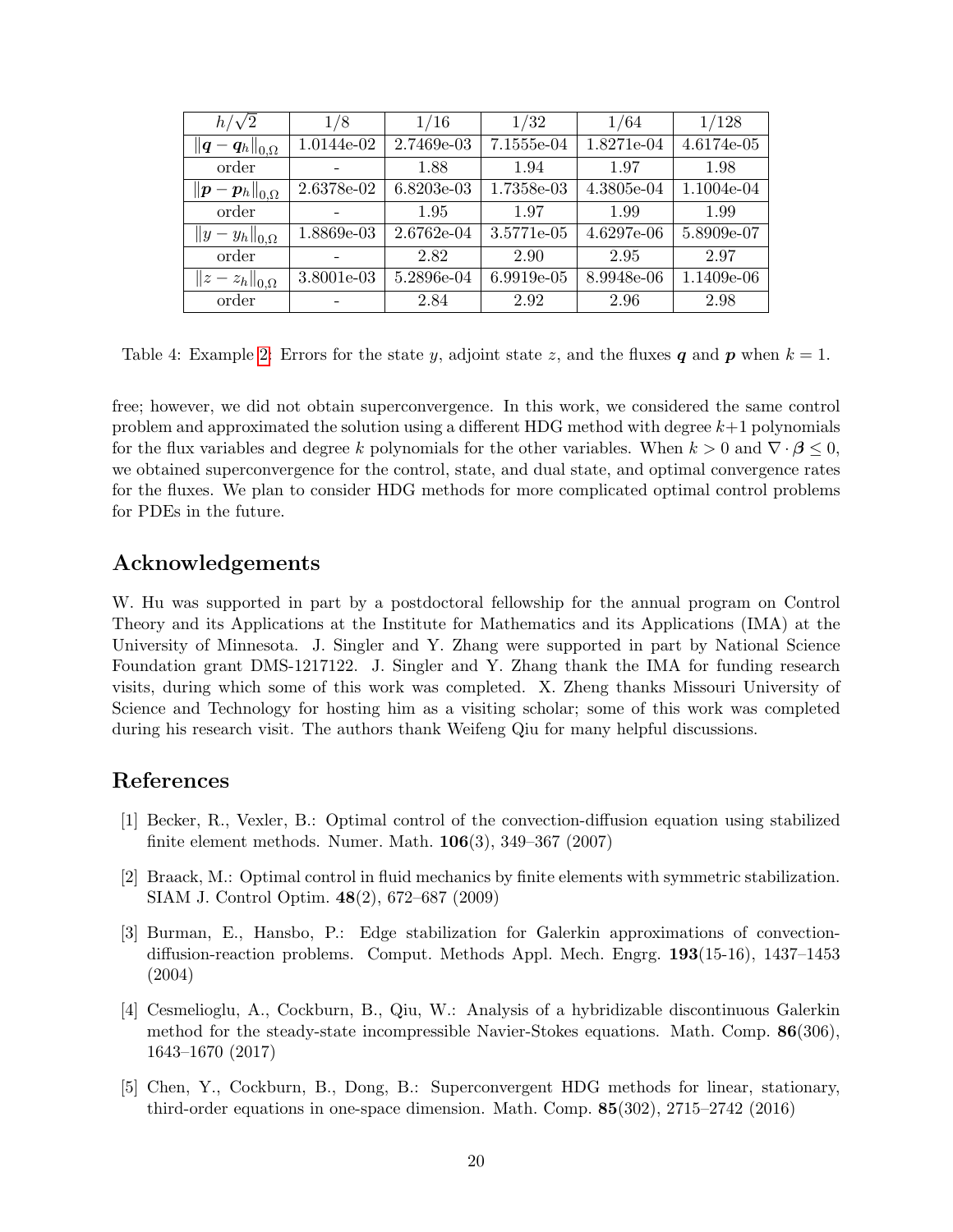- [6] Cockburn, B., Gopalakrishnan, J., Lazarov, R.: Unified hybridization of discontinuous Galerkin, mixed, and continuous Galerkin methods for second order elliptic problems. SIAM J. Numer. Anal. 47(2), 1319–1365 (2009)
- [7] Cockburn, B., Gopalakrishnan, J., Nguyen, N.C., Peraire, J., Sayas, F.J.: Analysis of HDG methods for Stokes flow. Math. Comp. 80(274), 723–760 (2011)
- [8] Cockburn, B., Mustapha, K.: A hybridizable discontinuous Galerkin method for fractional diffusion problems. Numer. Math. 130(2), 293–314 (2015)
- <span id="page-20-7"></span>[9] Cockburn, B., Shen, J.: A hybridizable discontinuous Galerkin method for the p-Laplacian. SIAM J. Sci. Comput. 38(1), A545–A566 (2016)
- <span id="page-20-0"></span>[10] de Frutos, J., Garc´ı a Archilla, B., Novo, J.: Local error estimates for the SUPG method applied to evolutionary convection-reaction-diffusion equations. J. Sci. Comput. 66(2), 528– 554 (2016)
- [11] Fu, H.: A characteristic finite element method for optimal control problems governed by convection-diffusion equations. J. Comput. Appl. Math. 235(3), 825–836 (2010)
- [12] Fu, H., Rui, H.: A priori error estimates for optimal control problems governed by transient advection-diffusion equations. J. Sci. Comput. 38(3), 290–315 (2009)
- <span id="page-20-3"></span>[13] Fu, H., Rui, H.: A characteristic-mixed finite element method for time-dependent convectiondiffusion optimal control problem. Appl. Math. Comput. 218(7), 3430–3440 (2011)
- <span id="page-20-1"></span>[14] Heinkenschloss, M., Leykekhman, D.: Local error estimates for SUPG solutions of advectiondominated elliptic linear-quadratic optimal control problems. SIAM J. Numer. Anal. 47(6), 4607–4638 (2010)
- <span id="page-20-6"></span>[15] Hu, W., Shen, J., Singler, J.R., Zhang, Y., Zheng, X.: An HDG method for distributed control of convection diffusion PDEs Submitted
- <span id="page-20-5"></span>[16] Hu, W., Shen, J., Singler, J.R., Zhang, Y., Zheng, X.: Hybridizable discontinuous Galerkin method for Dirichlet boundary control of elliptic PDEs Submitted
- <span id="page-20-2"></span>[17] Kanar Seymen, Z., Yücel, H., Karasözen, B.: Distributed optimal control of time-dependent diffusion-convection-reaction equations using space-time discretization. J. Comput. Appl. Math. 261, 146–157 (2014)
- <span id="page-20-4"></span>[18] Leykekhman, D., Heinkenschloss, M.: Local error analysis of discontinuous Galerkin methods for advection-dominated elliptic linear-quadratic optimal control problems. SIAM J. Numer. Anal. 50(4), 2012–2038 (2012)
- <span id="page-20-8"></span>[19] Nguyen, N.C., Peraire, J., Cockburn, B.: An implicit high-order hybridizable discontinuous Galerkin method for linear convection-diffusion equations. J. Comput. Phys. 228(9), 3232– 3254 (2009)
- [20] Nguyen, N.C., Peraire, J., Cockburn, B.: An implicit high-order hybridizable discontinuous Galerkin method for nonlinear convection-diffusion equations. J. Comput. Phys. 228(23), 8841–8855 (2009)
- <span id="page-20-9"></span>[21] Nguyen, N.C., Peraire, J., Cockburn, B.: A hybridizable discontinuous Galerkin method for Stokes flow. Comput. Methods Appl. Mech. Engrg. 199(9-12), 582–597 (2010)